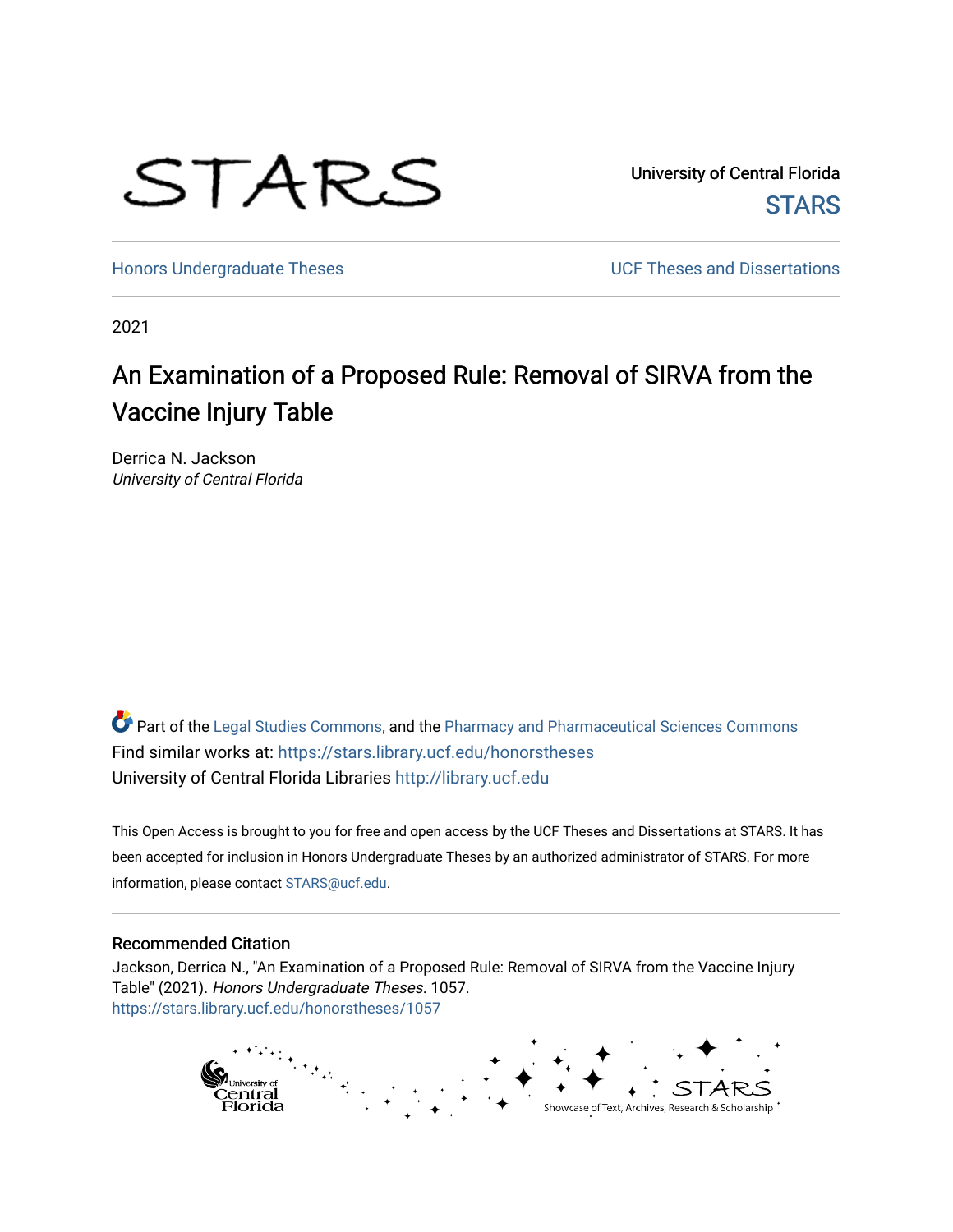## AN EXAMINATION OF A PROPOSED RULE: REMOVAL OF SIRVA FROM THE VACCINE INJURY TABLE by D'ERRICA JACKSON

A thesis submitted in partial fulfillment of the requirements for the Honors in the Major Program in the Department of Legal Studies in the College of Community Innovation and Education at the University of Central Florida Orlando, Florida

> Fall Term 2021

Thesis Chair: Dr. Timothy M. Ravich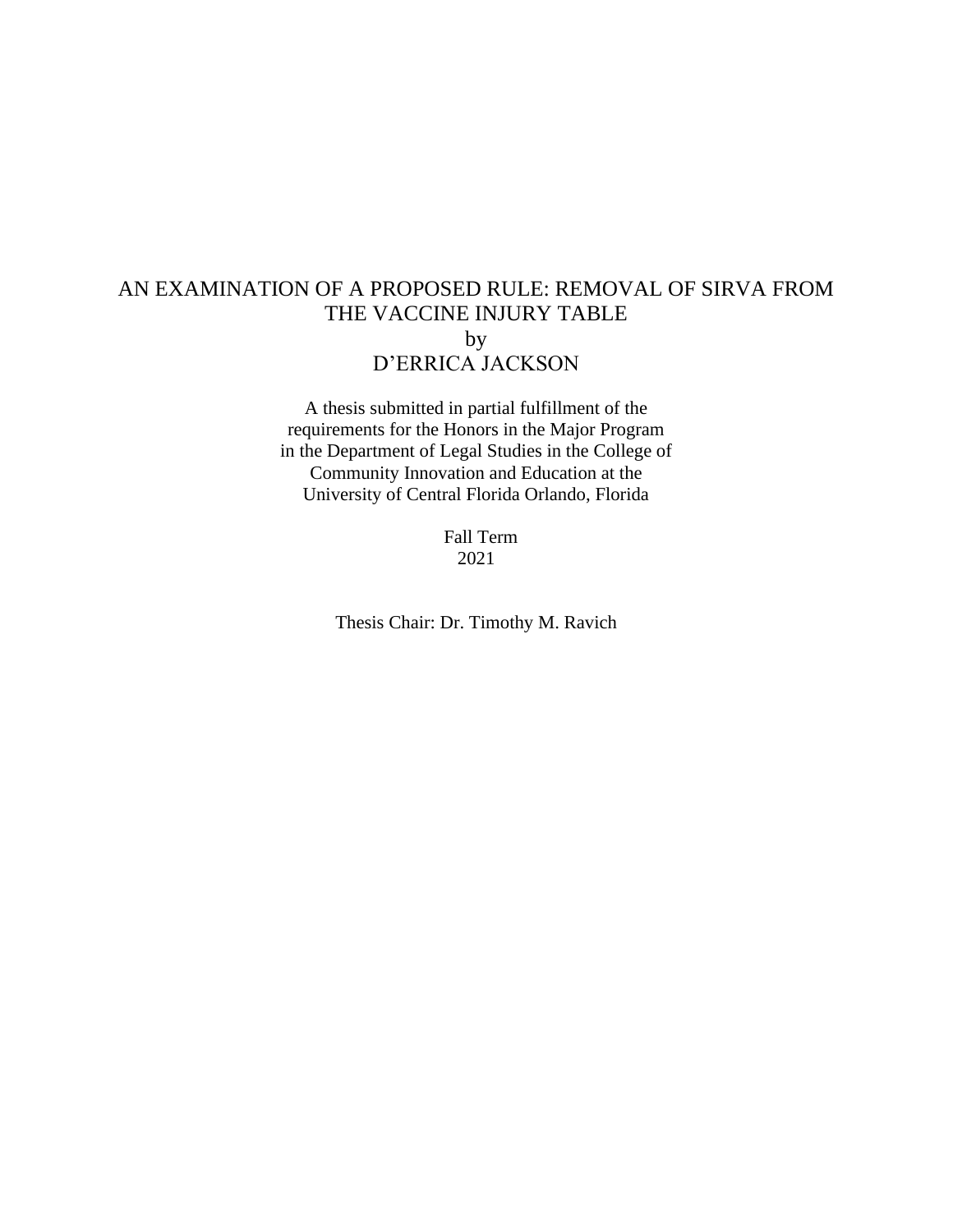#### ABSTRACT

Vaccines are one of the greatest modern medical inventions. Even though vaccines have saved lives, however, no medical product is proven to be completely safe. Vaccines can have rare and sometimes deadly reactions. To address such occurrences, the U.S. Department of Health and Human Services (HHS) hosts a program that reviews petitions for compensation of injuries caused by vaccination. The program is called the National Vaccine Injury Compensation Program (VICP). The VICP was established in 1986 to reduce the number of product liability lawsuits against vaccine manufacturers that threatened to increase the cost of vaccines and lower life-saving vaccine administration to millions of people.

In 2020, through the Health Resources and Services Administration, the HHS proposed a revision to the VICP. Specifically, the HHS proposed removing an injury called Shoulder Injury Related to Vaccine Administration (SIRVA) from the VICP's no-fault compensation table.

The proposed revision of the removal of SIRVA has been the source for debate because it is clear through the establishment of the VICP's founding document that compensation for injuries caused by vaccine administration is required. The HHS is challenging the requirement of compensation for vaccine-related injuries through its proposed revision to the VICP's compensation table. By confronting the HHS's proposal for revision to the Vaccine Injury Table, this thesis demonstrates how existing policy prevents the HHS from making the revision. Using an analysis of precedent statutes and public health research, this thesis argues for the continued coverage of SIRVA with the current VICP.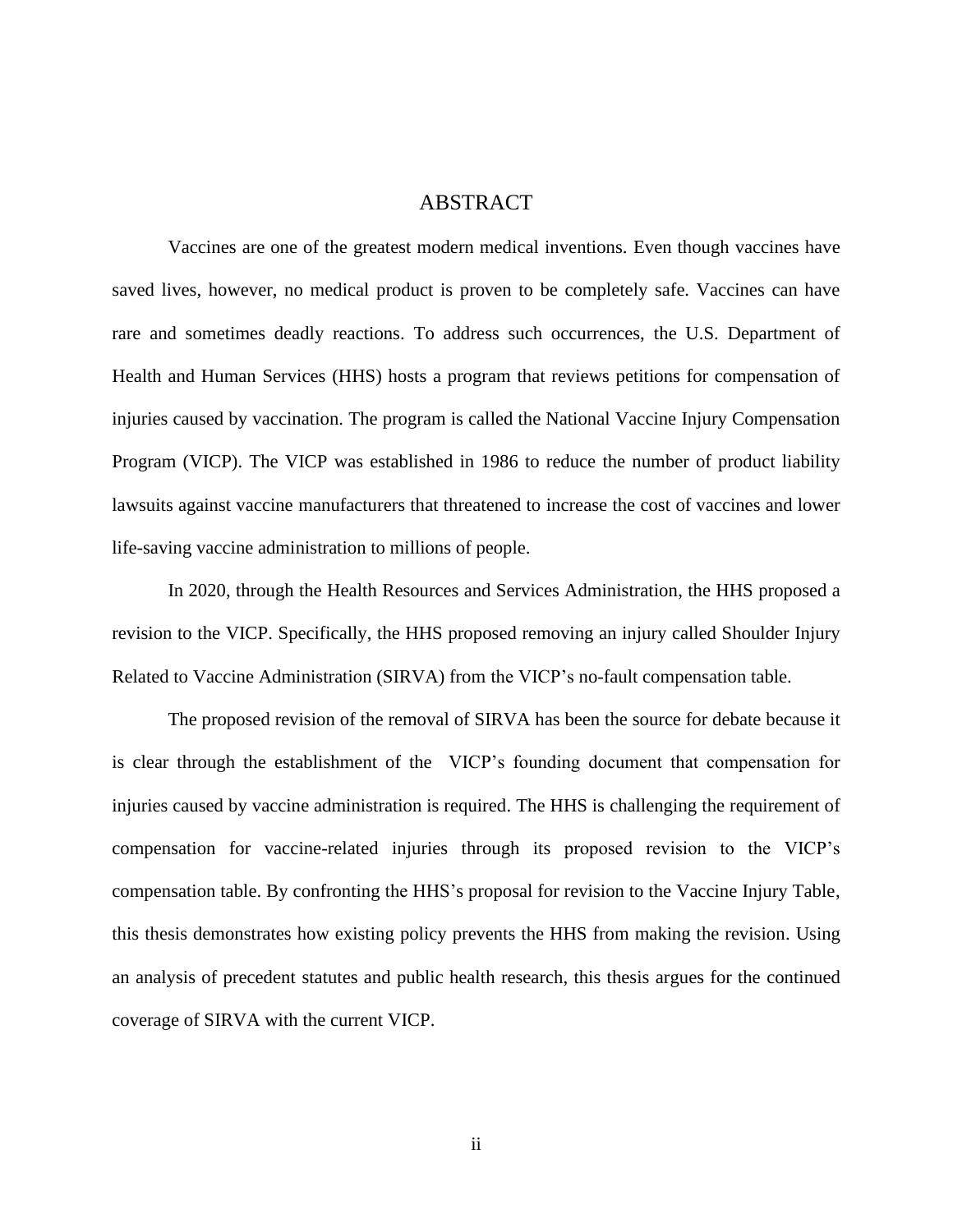### ACKNOWLEDGEMENTS

I would like to express my special thanks to my thesis committee, Dr. Timothy Ravich and Dr. Karen Consalo. They both gave me this golden opportunity to write this thesis and I could not have done it without the guidance of them both. I learned so much about being a resilient writer, student, and researcher through the hours I have spent pouring over this piece of work with Dr. Ravich's words replaying in my mind. I am elated to see the results of the hard work through the past year.

Secondly, I would like to thank my parents, brothers, and friends who put up with my rambling about this research. You all helped to a great extent with keeping me focused and guiding me.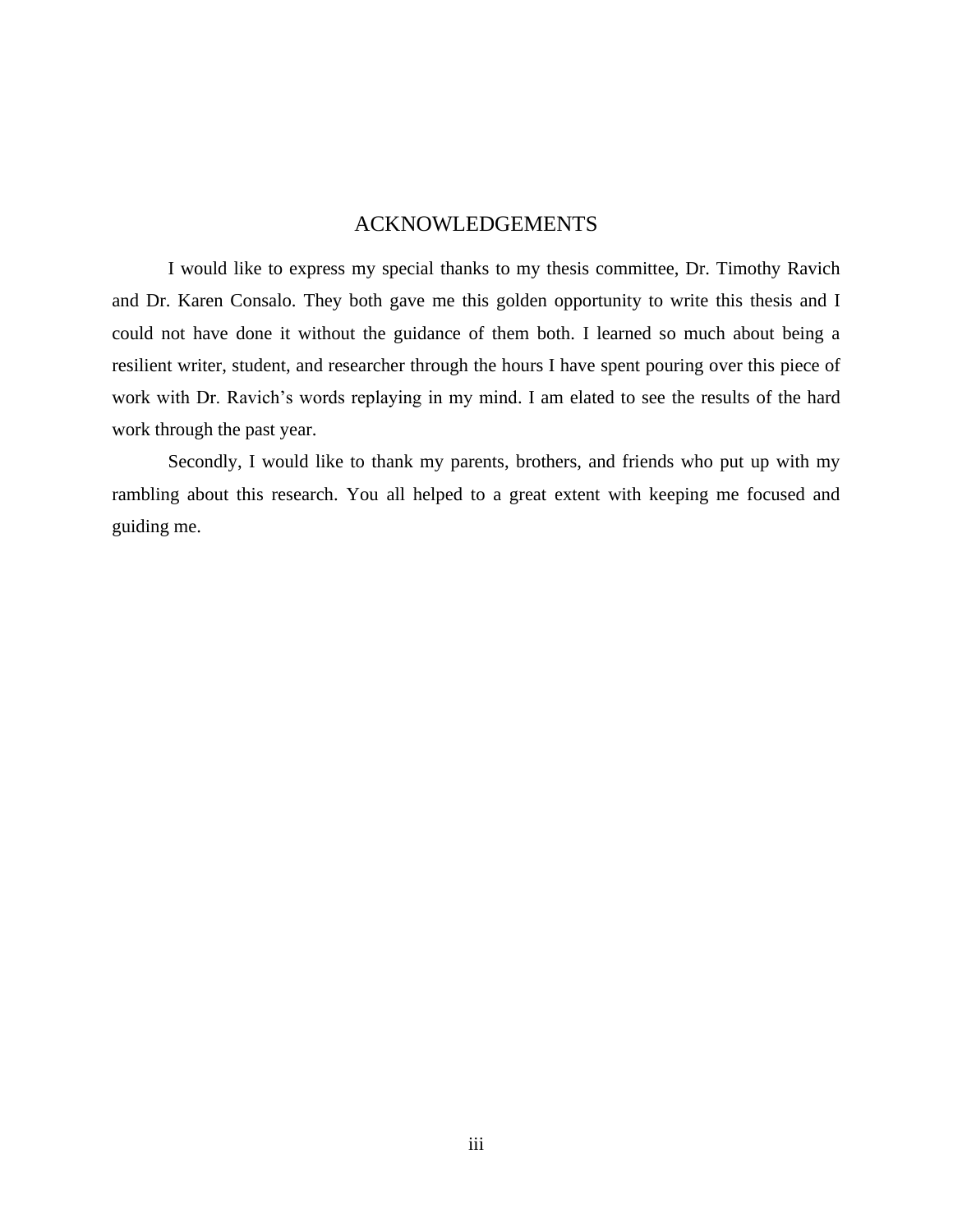## **TABLE OF CONTENTS**

| $\mathbf{L}$ |  |  |  |  |  |
|--------------|--|--|--|--|--|
|              |  |  |  |  |  |
|              |  |  |  |  |  |
|              |  |  |  |  |  |
|              |  |  |  |  |  |
|              |  |  |  |  |  |
|              |  |  |  |  |  |
|              |  |  |  |  |  |
|              |  |  |  |  |  |
|              |  |  |  |  |  |
|              |  |  |  |  |  |
|              |  |  |  |  |  |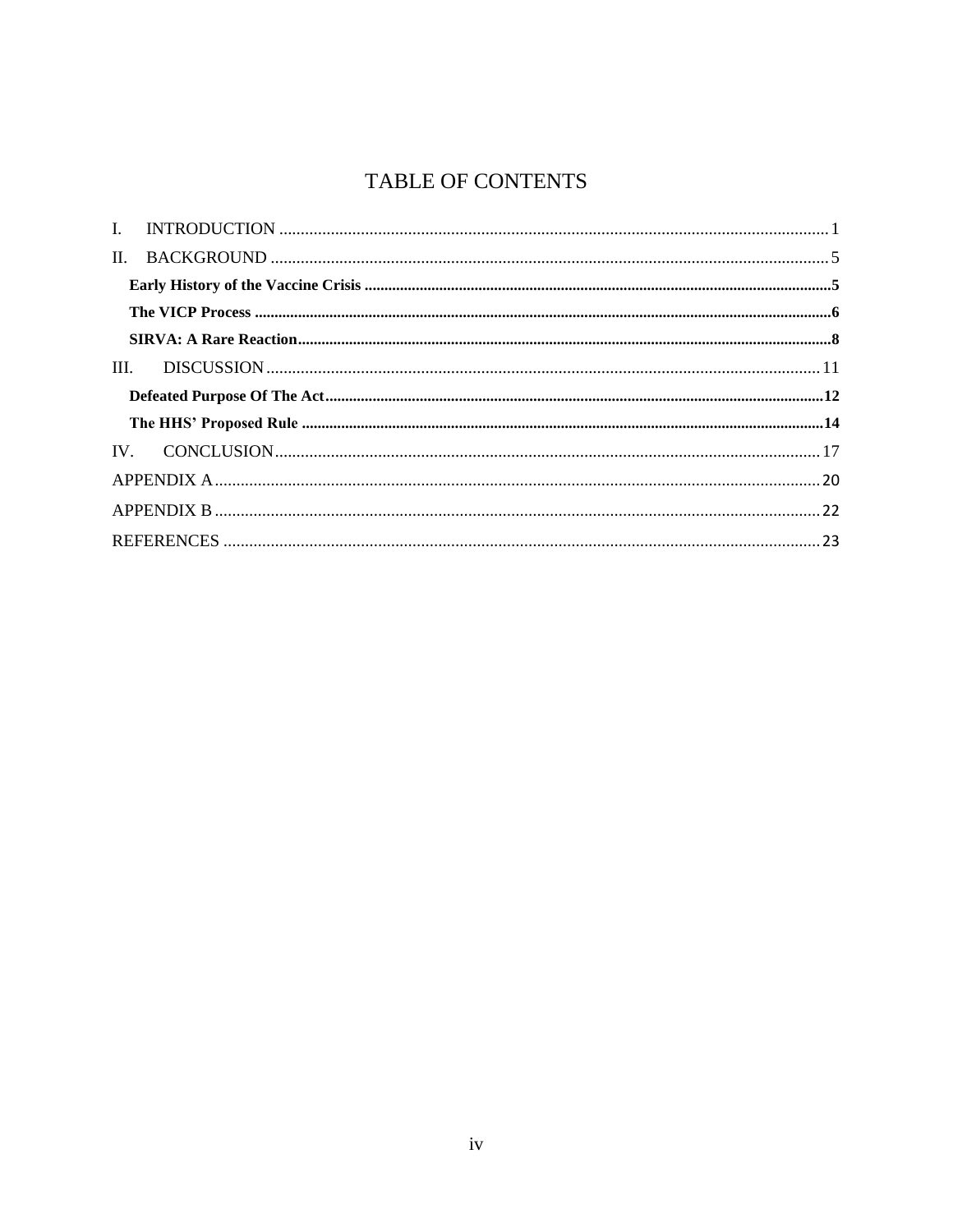### I. INTRODUCTION

<span id="page-5-0"></span>Vaccines are one of the greatest developments of modern medicine. Since the first Smallpox vaccine in 1796, the use of vaccines has reduced mortality rates around the world, and in some cases eradicated diseases that were once considered deadly. Although vaccines have been effective in protecting against deadly diseases, no medical product is proven to be completely safe. Essential vaccines protecting against life-threatening diseases like pertussis, tetanus, measles, rubella, and polio carry risks such as anaphylaxis, encephalitis, neuritis, and in severe cases, death.<sup>1</sup>

Historically, people who experienced serious side effects to vaccines were forced to sue large vaccine manufacturers for product liability or medical malpractice. Generally, suing large vaccine manufacturers led to petitioners not being able to recover enough compensation because they had to prove a defective product which is hard to demonstrate in court when the issue is a negative reaction in the body. For vaccine manufacturers, in the cases where petitioners were able to demonstrate wrongdoing, these lawsuits also threatened to drive vaccine production down to counteract court costs. There was no cap for settlement. In addition, there was a massive increase in the number of lawsuits. Between 1978 and 1981, only nine liability lawsuits were recorded. In the mid-1980s, there were over 200 lawsuits.<sup>2</sup> It created a crisis situation for both parties.

<sup>1</sup> Schwartz, V. E., & Mahshigian, L. (1987, January 1). "National childhood vaccine injury act of 1986: An ad hoc remedy or a window for the future?." *Ohio State Law Journal,48*(2), 387-398 Retrieved September 21, 2021, from http://hdl.handle.net/1811/64373.

<sup>2</sup> *Bruesewitz v. Wyeth*, 562 U.S. 223 (2011)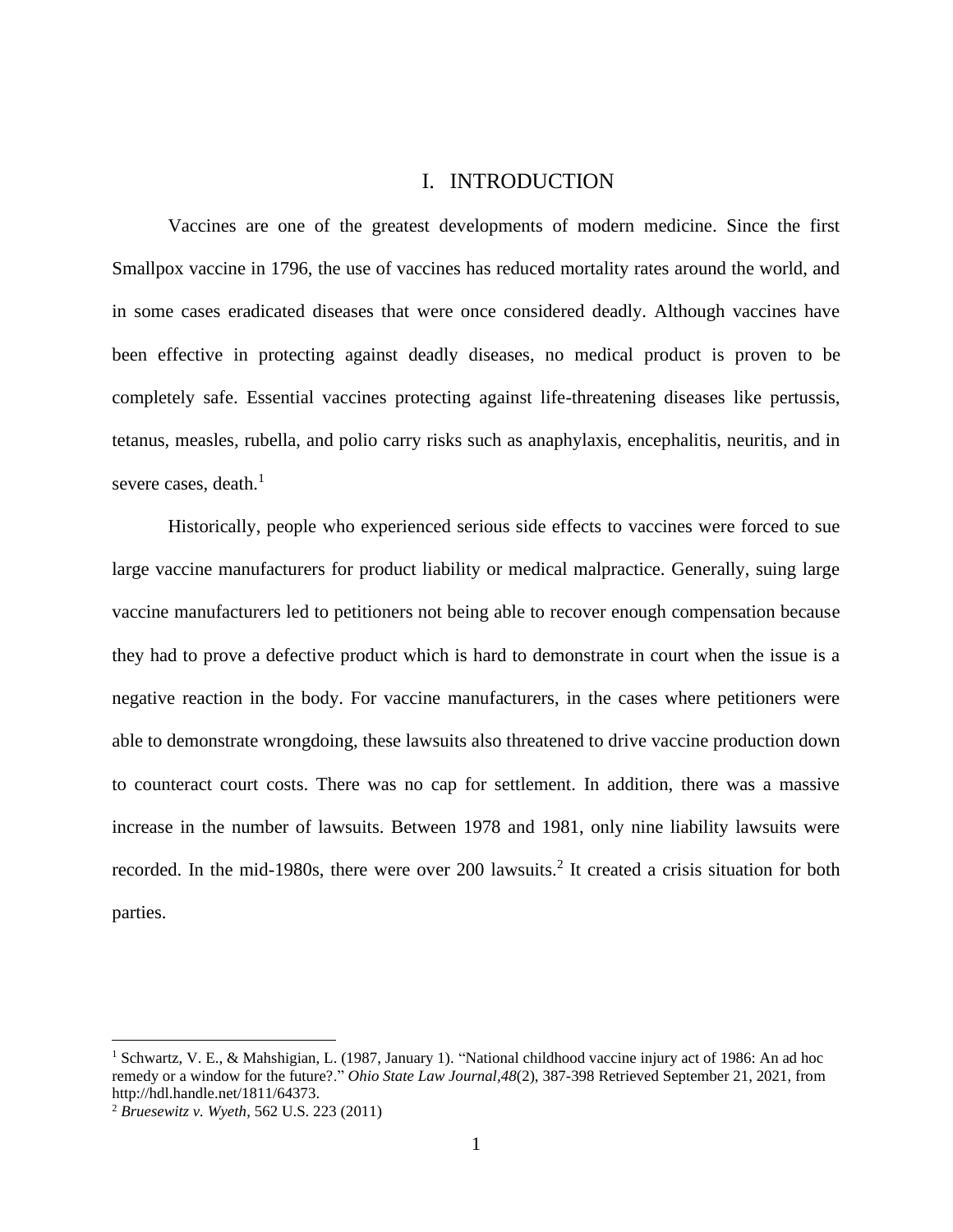To satisfy petitioners and vaccine companies involved in this difficult trade off, Congress enacted the National Childhood Vaccine Injury Act of 1986 (the Act).<sup>3</sup> The Act established the National Vaccine Injury Program (VICP). The VICP emerged out of a national vaccination crisis related to vaccines taken in childhood such as Diphtheria, Pertussis (Whooping Cough), Tetanus, HPV, etc. The VICP emerged to solve the issue that both parties were facing: 1) it provided compensation for "vaccine-related injuries or death" and 2) it shielded vaccine manufacturers from liability.<sup>4</sup>

The threat of a reduced availability of vaccines could result in the avoidable death of millions of people.<sup>5</sup> The U.S. Congress acknowledged this crisis as a national public health problem and pushed to establish a no-fault alternative to tort lawsuits.<sup>6</sup>

The no-fault alternative is VICP, often referred to as, "vaccine court." Petitioners of the vaccine court file a petition to be compensated for a vaccine-related injury or death. In this petition, the petitioner must establish that they received a vaccine listed in the Vaccine Injury Table (Table) and that they sustained an illness, disability, or injury also listed in the Table.<sup>7</sup> The Act defines "vaccine-related injuries or death" as an "illness, injury, condition, or death associated with one or more of the vaccines set forth in the Vaccine Injury Table."

One of the most prevalent injuries that occur to patients receiving vaccines by injection is Shoulder Injury Related to Vaccine Administration ("SIRVA"). SIRVA, as the name suggests, is a severe shoulder injury caused by faulty vaccine injection. When a vaccine is injected too

<sup>&</sup>lt;sup>3</sup> National Childhood Vaccine Injury Act of 1986, 42 U.S.C § 300aa-10 et seq.

<sup>4</sup> 42 U.S. Code § 300aa–22 – Standards of responsibility: Paragraph (b)

<sup>5</sup> Pub. L. 99–660, title III, §311(a), Nov. 14, 1986, 100 Stat. 3756.

<sup>6</sup> *"H.R. 5546 — 99th Congress: National Childhood Vaccine Injury Act of 1986."* Retrieved from: https://www.govtrack.us/congress/bills/99/hr5546

<sup>7</sup> 42 U.S. Code § 300aa–11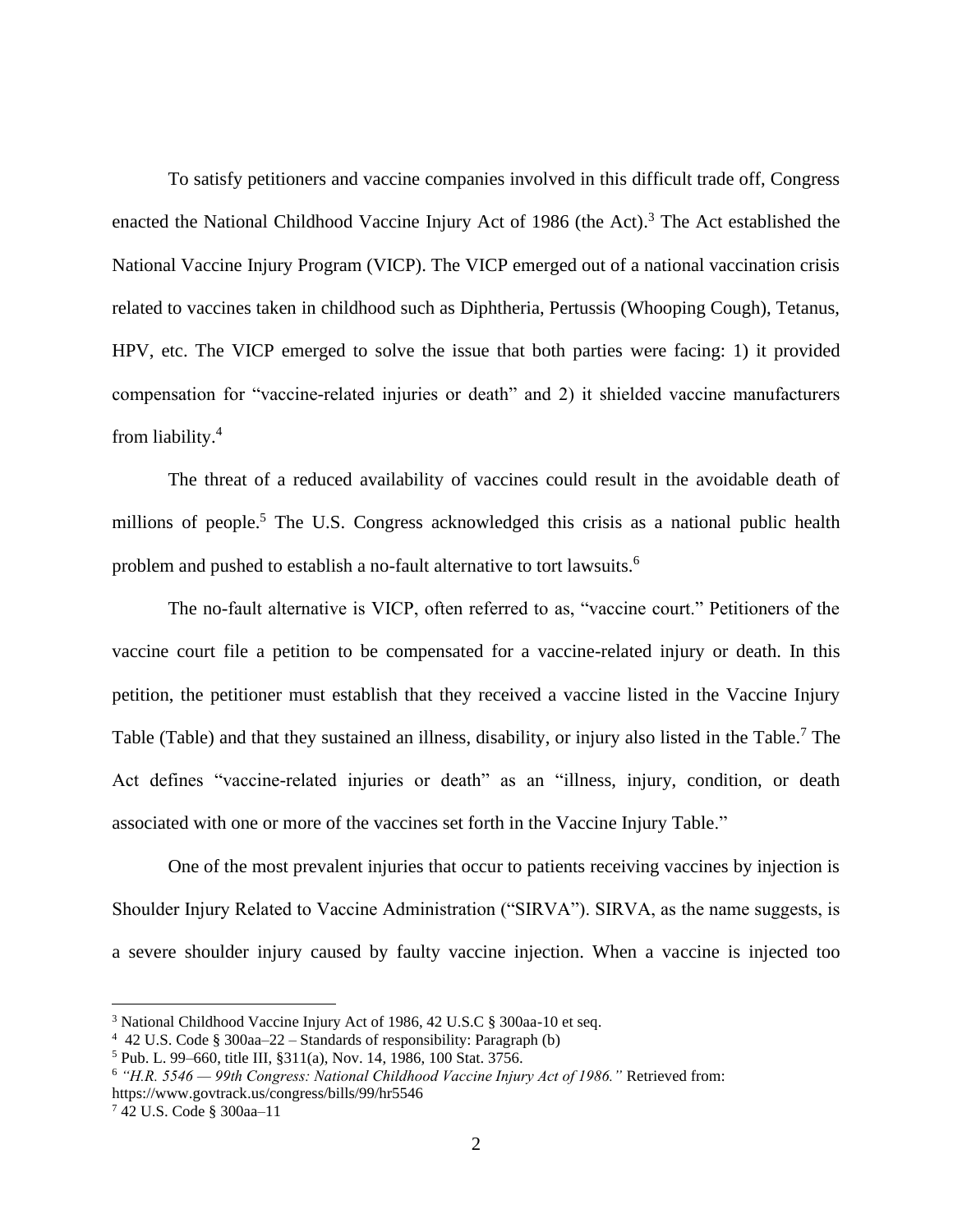deeply into the shoulder, the needle releases the vaccine contents directly into the deltoid muscle. This can inflame the shoulder tendon and lead to excessive pain or a frozen shoulder.<sup>8</sup> This injury can severely impact a patient's ability to drive, cook, or go to work. SIRVA has been listed in the Vaccine Injury Table as an injury eligible for compensation in the vaccine court since 2017 because scientific literature and vaccine experts have concluded that a causal link exists between vaccine injection and the inflammation of the shoulder tendons.<sup>9</sup>

On July 20, 2020, the compensation for individuals suffering with SIRVA was put at risk. The U.S. Department of Health and Human Services (HHS), which hosts the VICP and conducts medical reviews of petitions, proposed a revision to the VICP to remove SIRVA from its list of compensational injuries. HHS contends that SIRVA is related to the negligent administration of the vaccine and not the contents of the vaccine itself.<sup>10</sup> In their argument, the HHS alleges that SIRVA is not "vaccine-related" because the injury is caused by improper injection. The HHS's attempt to exclude SIRVA because of the "administration of the vaccine" is incorrect and legally flawed. In excluding SIRVA and other injuries related to negligent administration, the HHS calls into question whether SIRVA should be removed from the Vaccine Injury Table.

This paper argues that SIRVA should not be removed from the Vaccine Injury Table because as a matter of policy, amending the Table with respect to SIRVA petitioners is inconsistent with the Act's original language that was written by Congress. Congress states in the Act that "No person may bring a civil action for damages in an amount greater than \$1,000 or in

<sup>8</sup> Shahbaz, M., Blanc, P.D., Domeracki, S. J., Guntur, S..(2019) "Shoulder Injury Related to Vaccine Administration (SIRVA): an occupational case report." *Workplace Health Safety.67*(10):501-505. doi: 10.1177/2165079919875161. <sup>9</sup>National Vaccine Injury Compensation Program: Revisions to the Vaccine Injury Table, 80 FR 45132 (July 29, 2015)

<sup>&</sup>lt;sup>10</sup> National Vaccine Injury Compensation Program: Revisions to the Vaccine Injury Table, 85 FR 43794 (July 20, 2020)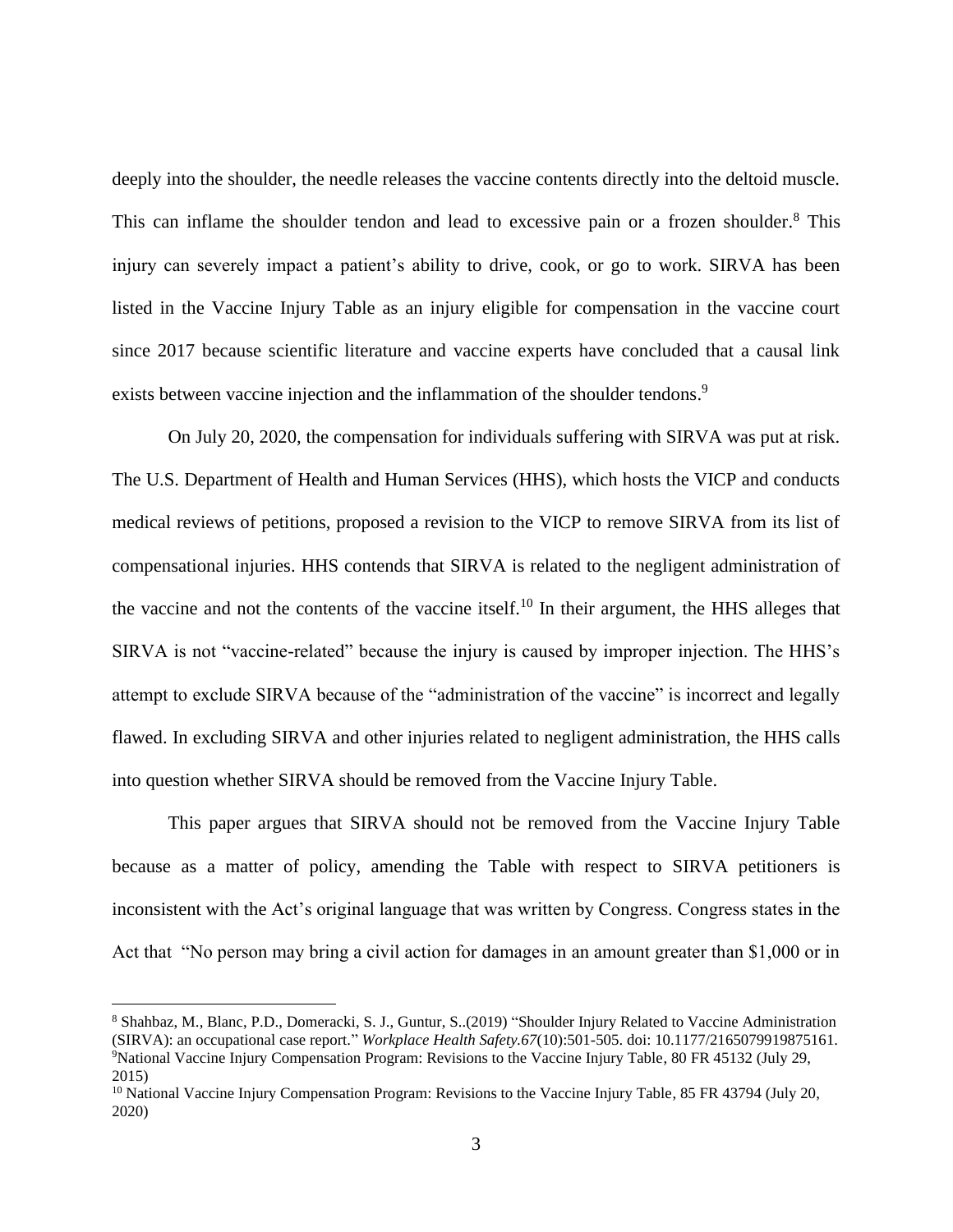an unspecified amount against a vaccine administrator or manufacturer in a State or Federal court for damages arising from a vaccine-related injury or death associated with the administration of a vaccine after the effective date of this part...".<sup>11</sup> Congress used the term "administration of a vaccine" multiple times within the Act. This thesis demonstrates how the HHS's express disregard of the law is flawed and should not be passed.

To support this argument this thesis first reviews the language of the legislation made by the Congress to demonstrate opposition of the revision. Additionally, this thesis shows through evaluation of applicable statutes, case law, and other research articles that the VICP has a duty to protect those adversely affected by life-saving vaccines, even if the adverse reaction is caused by negligent administration. This thesis stands with SIRVA patients to continue receiving compensation from the VICP.

 $11$  42 U.S.C. § 300aa-11 (a)(2)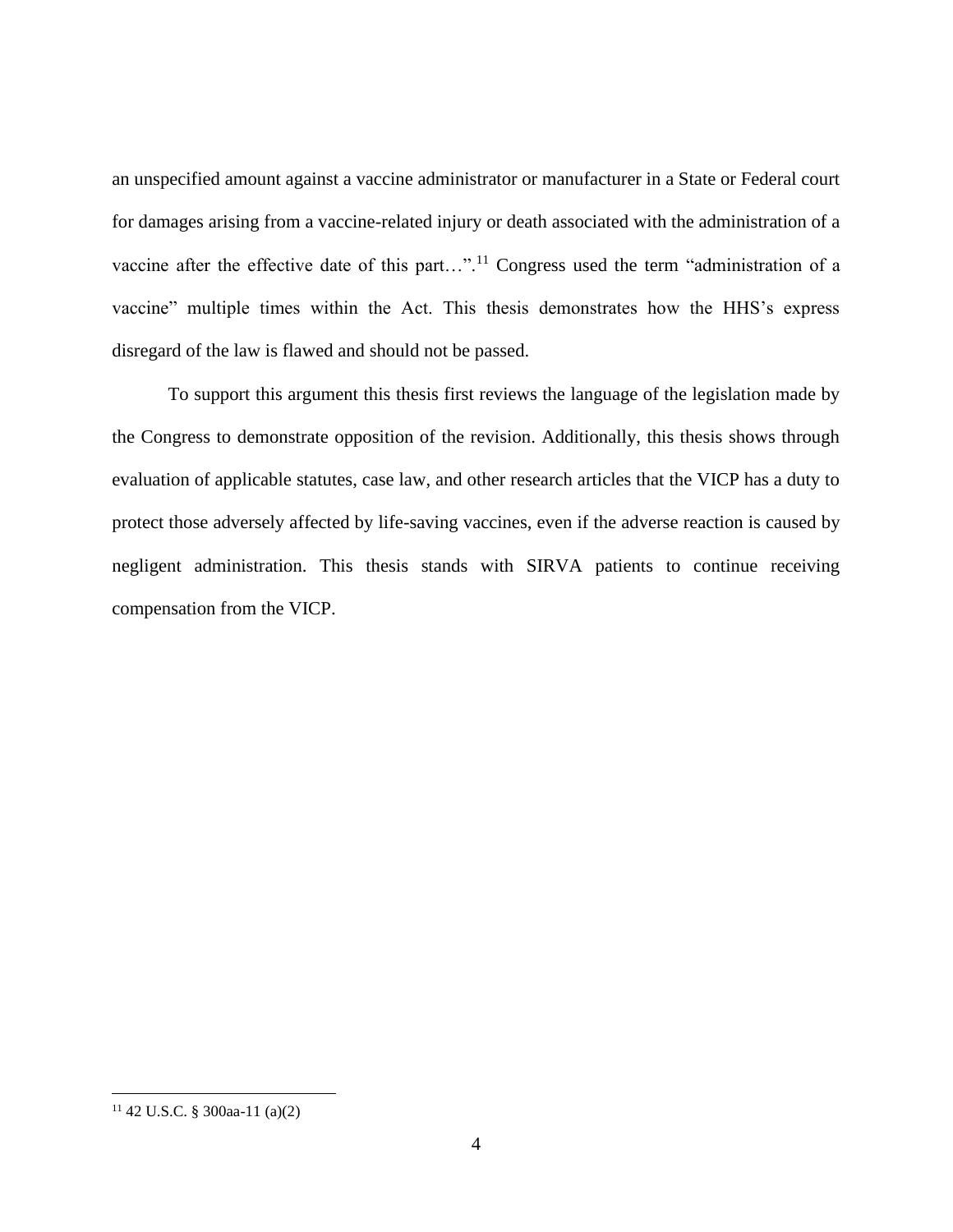### II. BACKGROUND

#### <span id="page-9-1"></span><span id="page-9-0"></span>Early History of the Vaccine Crisis

In the 1980s, the number of lawsuits against Diphtheria, Tetanus, and Pertussis (DTP) vaccine manufacturers showed a dramatic increase. The DTP vaccine is lifesaving, protecting against three diseases: diphtheria, pertussis, and tetanus. People who had adverse reactions to the vaccination felt symptoms of fever, seizure, and encephalopathy.<sup>12</sup>

The total amount of money claimed from only half of the cases heard in 1986 was \$2.5 billion.<sup>13</sup> The staggering amount of money paid to petitioners of product liability lawsuits against major vaccine manufacturers negatively affected the availability of life-saving vaccines on the market. In a 1986 article written by Dr. Alan Hinman, the crisis of this situation is illustrated as follows:

The total amount claimed in 1984 DTP vaccine suits (\$1.3 billion) is more than 20 times the total value of 1984 sales of DTP vaccine at the 1984 market price of \$2.80 per dose...If the current trend continues, suits will pose an increasing threat to the availability of DTP vaccine in the United States.<sup>14</sup>

Product liability lawsuits thus threatened to increase the costs of vaccines and drive down production. Fewer people had access to vaccines that could potentially save their lives as a result. It was obvious that a change needed to be made.

<sup>&</sup>lt;sup>12</sup> Blumberg DA, Lewis K, Mink CM, Christenson PD, Chatfield P, Cherry JD. (2019). "Severe reactions associated with diphtheria-tetanus-pertussis vaccine: detailed study of children with seizures, hypotonic-hyporesponsive episodes, high fevers, and persistent crying." *Pediatrics*.*91*(6):1158-65. PMID: 8502521.

<sup>13</sup> Hinman, A.R. DTP Vaccine Litigation. (June 1986) *Am J Dis Child*.;140(6):528–530. doi:10.1001/archpedi.1986.02140200038022

<sup>&</sup>lt;sup>14</sup> Ibid., 529.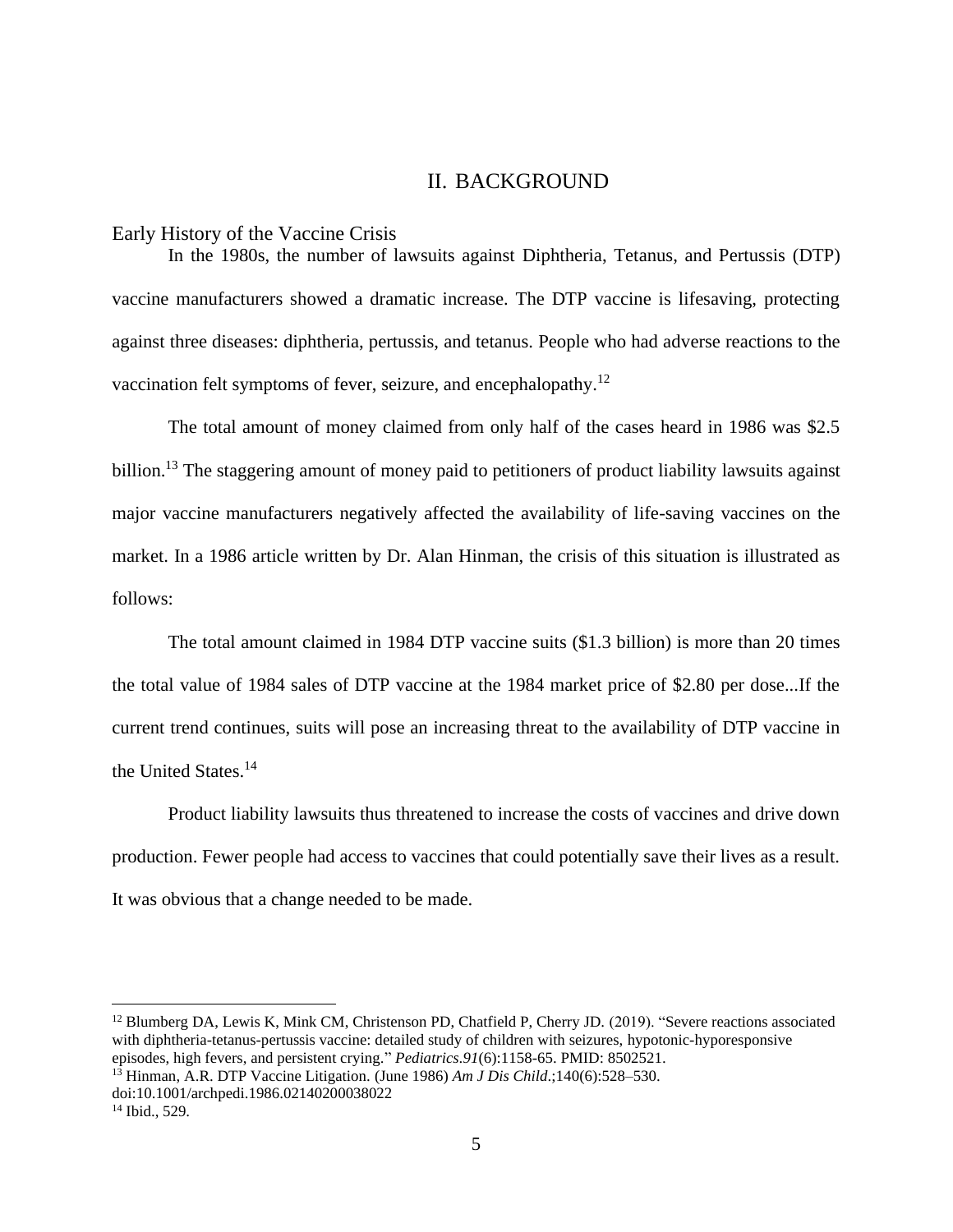To effect change, Congress enacted the National Childhood Vaccine Injury Act of 1986. The Act established a no-fault claims court in which petitioners could receive compensation for vaccine-related injuries or death. The Act addressed two concerns: first, the number of lawsuits against vaccine manufacturers would be greatly reduced. The Act prohibited civil actions against vaccine administrators and manufacturers for injuries associated with the administration of a vaccine. <sup>15</sup> People who were injured or died due to vaccine administration could no longer sue the manufacturer or administrator and would have to file a petition with the National Vaccine Injury Compensation Program (VICP).

Second, the Act offered people injured by vaccines a source of repayment or compensation for their medical needs, including rehabilitation. Essentially, people suffering from vaccine-related injuries were mandated to petition for compensation under the VICP. They could not sue vaccine manufacturers for repayment of issues suffered from their vaccine-related injury and their only source for this repayment was the VICP. Therefore, the National Childhood Vaccine Injury Act of 1986 was a solution to a national public health crisis. It created an alternative to tort lawsuits in which plaintiffs could be overpowered by large corporations and never receive the compensation they needed.

#### <span id="page-10-0"></span>The VICP Process

The process of the VICP begins with filing a petition with the United States Court of Federal Claims. Upon the initial filing, the petitioner must make clear to the Secretary of the Department of Health and Human Services whether their injury is "vaccine-related".

The Act of 1986 states the following:

<sup>15</sup> 42 U.S. Code § 300aa–11 (a)(3)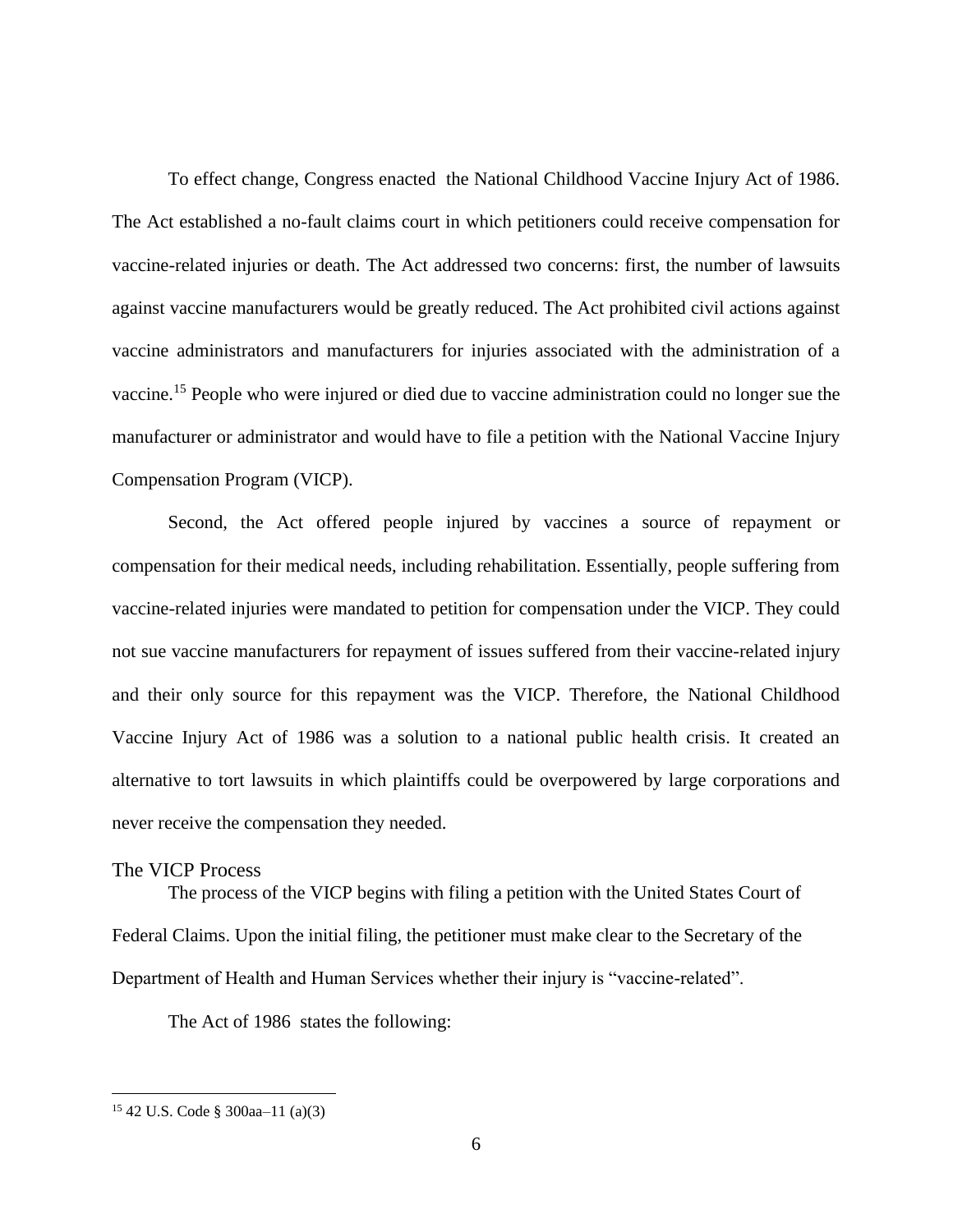*A proceeding for compensation under the Program for a vaccine-related injury or death shall be initiated by service upon the [Secretary of Health and Human Services] and the filing of a petition containing the matter prescribed by subsection (c) with the United States Court of Federal Claims.<sup>16</sup>*

The key piece of requesting for compensation under the VICP is filing a petition which includes an affidavit and supporting documentation. The petition should demonstrate that the person who was injured or died had received a vaccine listed in the Vaccine Injury Table. The Vaccine Injury Table (Table) is a list of: $17$ 

...Vaccines, the injuries, disabilities, illnesses, conditions, and deaths resulting from the administration of such vaccines, and the time period in which the first symptom or manifestation of onset or of the significant aggravation of such injuries, disabilities, illnesses, conditions, and deaths is to occur after vaccine administration for purposes of receiving compensation under the [VICP]. 18

Essentially, the Table is the first step that petitioners and the Secretary of the HHS take to discover whether the claim is eligible for compensation under the VICP. Vaccines that are listed in the Table for coverage by the VICP are: diphtheria, tetanus, pertussis (whooping cough), measles, mumps, rubella (German measles), polio, hepatitis A, hepatitis B, varicella (chickenpox), Hemophilus influenzae type b, rotavirus, pneumococcal conjugate, trivalent influenza (seasonal flu), meningococcal conjugate, and human papillomavirus.<sup>19</sup>

These vaccines in the Table also have injuries and onset time periods that are eligible for compensation. Various vaccine-related injuries, disorders, or disabilities can be applied as reactions to multiple vaccines.

<sup>16</sup> 42 U.S. Code § 300aa–11 (a)

<sup>&</sup>lt;sup>17</sup> See Appendix A

<sup>18</sup> 42 U.S.C. 300aa-14(c)

<sup>&</sup>lt;sup>19</sup> Vaccine injury compensation program. The United States Department of Justice. (2018, September 24). Retrieved October 1, 2021, from https://www.justice.gov/civil/vicp.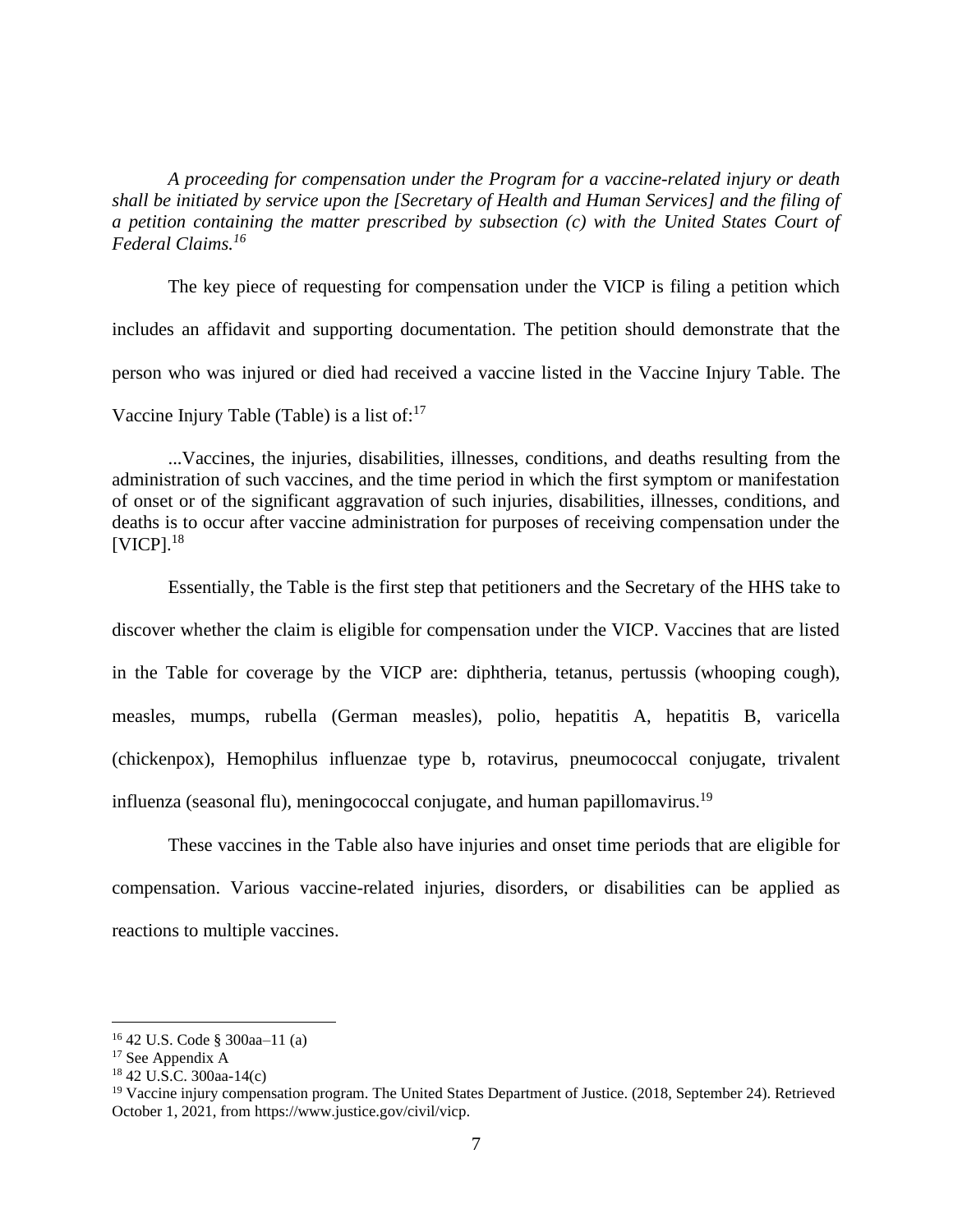Once a petitioner has identified the vaccine, injury, and onset time period in their petition, it must be approved as valid by the U.S. Department of Health and Human Services (HHS). Upon that approval, they are eligible for a hearing with the "special master" who makes the decision for whether they receive compensation under the VICP. The VICP is funded by a trust fund that gathers funds from an excise tax on each dose of vaccine that is purchased. The monies from this trust fund are what is distributed for compensation.<sup>20</sup>

#### <span id="page-12-0"></span>SIRVA: A Rare Reaction

As previously stated, a number of vaccine-related injuries can occur as a result of the administration of various vaccines. One of these injuries, Shoulder Injury Related to Vaccine Administration (SIRVA),can occur with any vaccine administered by injection. SIRVA is described as a rapid occurrence of shoulder pain and dysfunction that persists as a result of complications in the deltoid muscle.<sup>21</sup> When most people are receiving vaccines through injection, they experience mild, transient pain in the shoulder area.<sup>22</sup> The pain usually does not persist or significantly impact quality of life. In cases of people suffering with SIRVA, the injury can be debilitating.

People who have SIRVA have ongoing work restrictions and the symptoms can last from 6 months to years. According to a case report from 2019, a total of 31% of SIRVA cases required

 $^{20}$  National Vaccine Injury Compensation Program. Official web site of the U.S. Health Resources  $\&$ amp: Services Administration. (2021, September 29). Retrieved October 4, 2021, from https://www.hrsa.gov/vaccinecompensation/index.html.

<sup>&</sup>lt;sup>21</sup> Szari, S., Belgard, A., Adams, K., & Freiler, J. (2019). "Shoulder Injury Related to Vaccine Administration: A Rare Reaction." *Federal practitioner : for the health care professionals of the VA, DoD, and PHS*, 36(8), 380–384. <sup>22</sup> Cantarelli Rodrigues, Tatiane et al. "Subacromial-subdeltoid bursitis following COVID-19 vaccination: a case of shoulder injury related to vaccine administration (SIRVA)." *Skeletal Radiology* vol. 50,11 (2021): 2293-2297. doi:10.1007/s00256-021-03803-x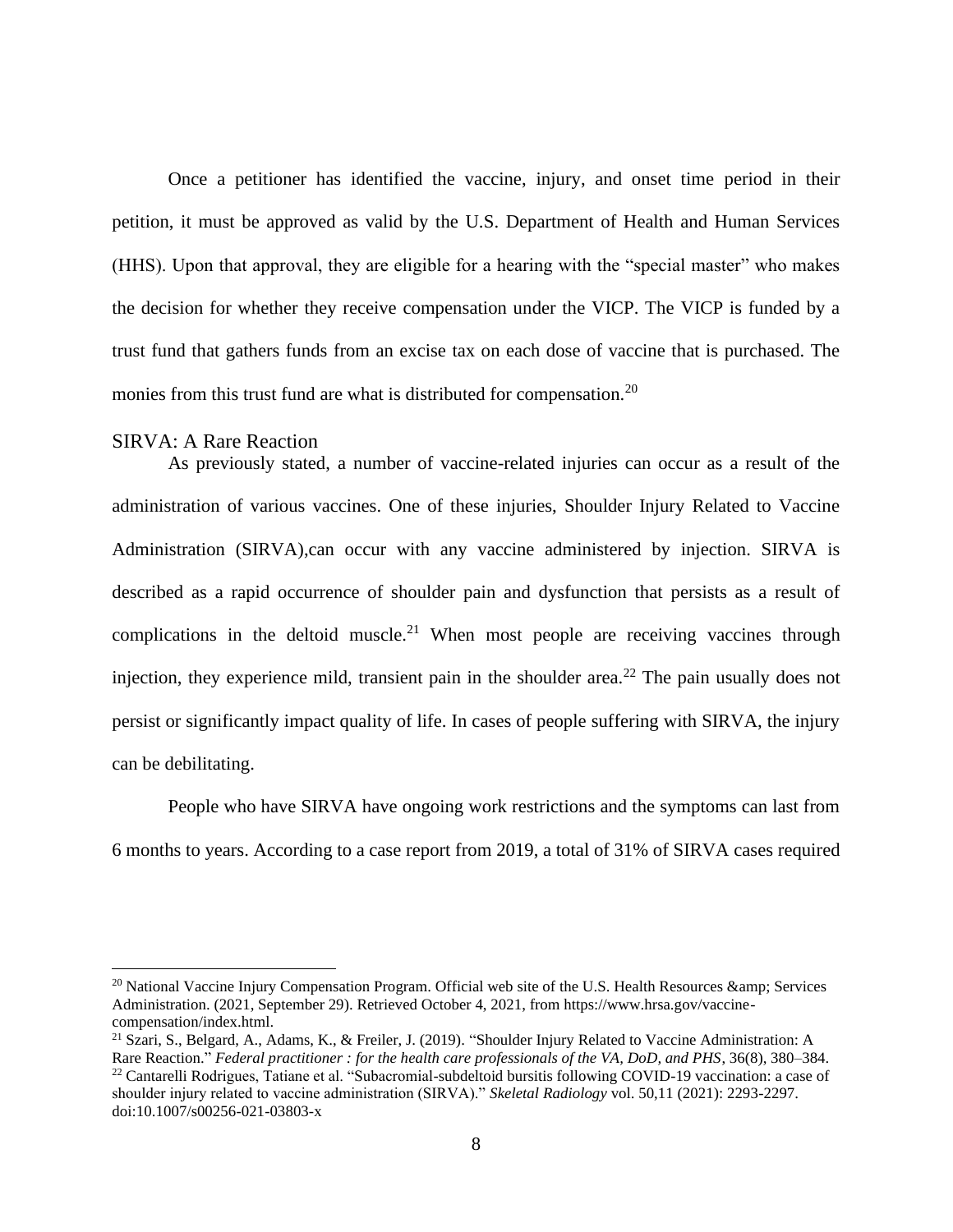surgical intervention.<sup>23</sup> SIRVA is considered a "preventable injury". The injury occurs as a result of unintentional injection of vaccine or trauma from an inappropriate sized needle into the underlying fluid sac (bursa) of the shoulder.<sup>24</sup> SIRVA can be a severe injury to the musculoskeletal structures of the shoulder.

An infographic<sup>25</sup> developed by the University of Waterloo in Ontario, details how various improper injection administration types can result in SIRVA. The infographic notes that an injection too high up on the shoulder can result in injecting the contents of the vaccine directly into the shoulder joint or bursa and that an injection too far to the side of the shoulder can result in injecting the vaccine contents into the auxiliary nerve. This misadministration of the vaccine can cause paralysis and/or neuropathy in the patient almost immediately.<sup>26</sup> SIRVA is dangerous, and while rare, it is a serious adverse effect to vaccine injection.

In 2017, following extensive scientific research and a report released from the Institute of Medicine, the HHS added SIRVA to the VICP Table to be eligible for compensation upon petition.<sup>27</sup> As one of the known adverse events from vaccination, petitioners had to demonstrate through medical records that: 1) they had no history of pain, inflammation, or dysfunction in the affected shoulder prior to the vaccine administration, 2) the pain they have experience occurs within 48 hours of the vaccine administration, 3) the pain and reduced motion only occur in the

<sup>23</sup> Shahbaz, M., Blanc, P. D., Domeracki, S. J., & Guntur, S. (2019). "Shoulder Injury Related to Vaccine Administration (SIRVA): An Occupational Case Report.". *Workplace Health & Safety*, *67*(10), 501– 505. <https://doi.org/10.1177/2165079919875161>

<sup>24</sup> Ryan, T. (n.d.). "Updating the vaccine injury table". Retrieved October 5, 2021, from https://akastagewww.hrsa.gov/sites/default/files/advisorycommittees/vaccines/2012/March%208-9/20120308-iomreportupdate.pdf.  $25$  See Appendix B

<sup>&</sup>lt;sup>26</sup> Bancsi, A., et al. (2019) "Shoulder injury related to vaccine administration and other injection site events." *Canadian Family Physician* vol. 65,1, 40-42.

<sup>27</sup> 85 FR 43794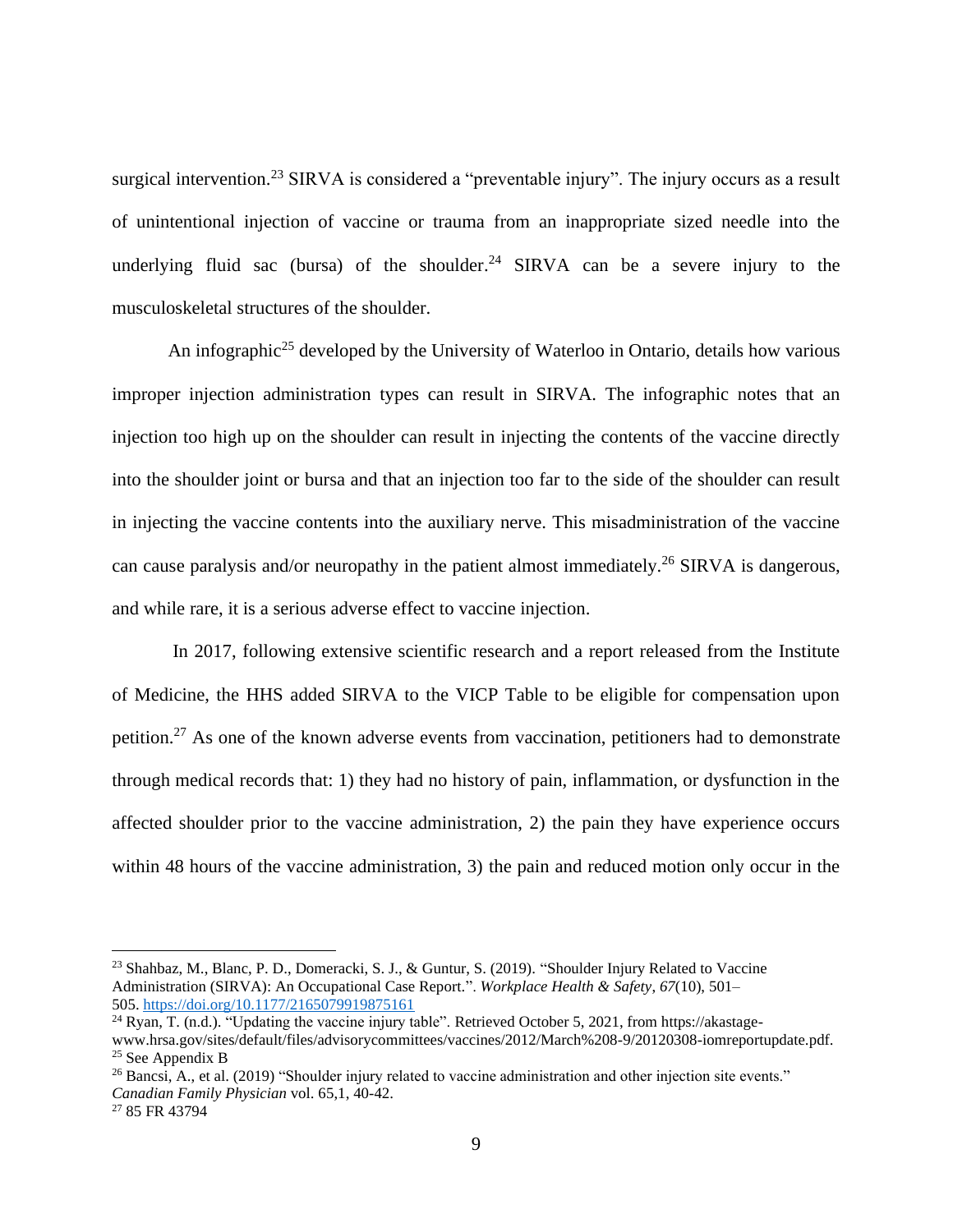shoulder that the vaccine was injected in, and 4) the petitioner has no other condition that would explain the symptoms they experienced.<sup>28</sup>

It is significant to report that 93% of VICP petitioners reported showing symptoms within 48 hours of vaccination. These petitioners also reported having persistent symptoms that lasted longer than a few weeks.<sup>29</sup> When people petition a case to the VICP to report that they have SIRVA, they are reporting because they are aware that their persistent shoulder pain and dysfunction can have a severe impact on their ability to work, exercise, and participate fully in their daily life.

<sup>28</sup> Ibid. 17

<sup>&</sup>lt;sup>29</sup> Clinic, C. (2021, September 24). "SIRVA Reprise, COVID Vaccine Injury Fund." Retrieved October 5, 2021, from https://www.carilionclinic.org/news/417---sirva-reprise-covid-vaccine-injury-fund/.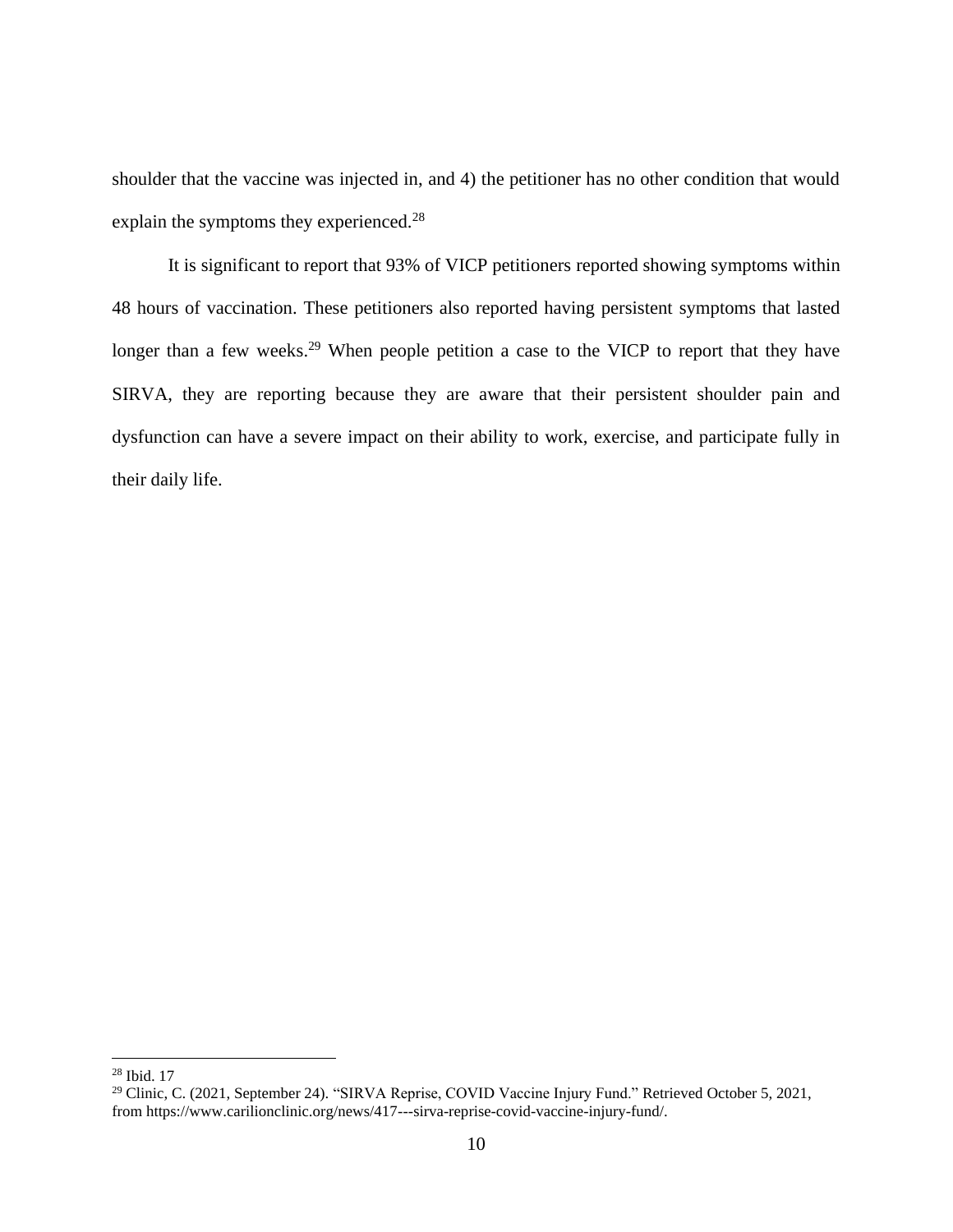### III. DISCUSSION

<span id="page-15-0"></span>SIRVA can have a serious effect on the livelihood of people. The injury can be so serious that the costs of medicine and rehabilitation overwhelms patients. Prior to being added to the VICP, the compensation received by SIRVA patients from 2011 to 2016 was \$29,087,666.<sup>30</sup> The compensation awarded by the Special Master is capped at \$250,000 and pays for a large sum of medical and rehabilitative bills from their vaccine-related injury. The Act was created for the purpose of providing an easier and cheaper alternative to civil litigation for individuals who suffered injuries caused by the administration of vaccines.

When petitioners claim SIRVA as a result of the administration of a vaccine they are able to receive compensation for their medical and rehabilitative bills. They are only able to receive compensation because SIRVA and the vaccine they received is listed on the Vaccine Injury Table (Table). Even though people who suffer from SIRVA can be out of work for months and are reliant on compensation from the VICP, the Department of Health and Human Services (HHS) petitioned on July  $20<sup>th</sup>$ , 2020 to remove SIRVA from the Vaccine Injury Table.<sup>31</sup> The HHS is the administrative body of the VICP and proposes changes to the Vaccine Injury Table when they receive new scientific knowledge about vaccines, injuries, disorders, etc. The Health Resources and Service Administration regulates discussion of these petitions by the public.

Should the HHS remove SIRVA from coverage under the VICP? Upon majority disagreement with the HHS's petition to remove SIRVA from the VICP's Vaccine Injury Table, the HHS rescinded their proposal in April of 2021. This thesis demonstrates why the HHS should

<sup>&</sup>lt;sup>30</sup> Update on SIRVA, HHS.gov. (n.d.). Retrieved November 8, 2021, from

https://www.hhs.gov/sites/default/files/Nair\_Special%20Highlight\_SIRVA%20remediated.pdf.

<sup>31</sup> 42 CFR Part 100, Federal Register / Vol. 85, No. 139 / Monday, July 20, 2020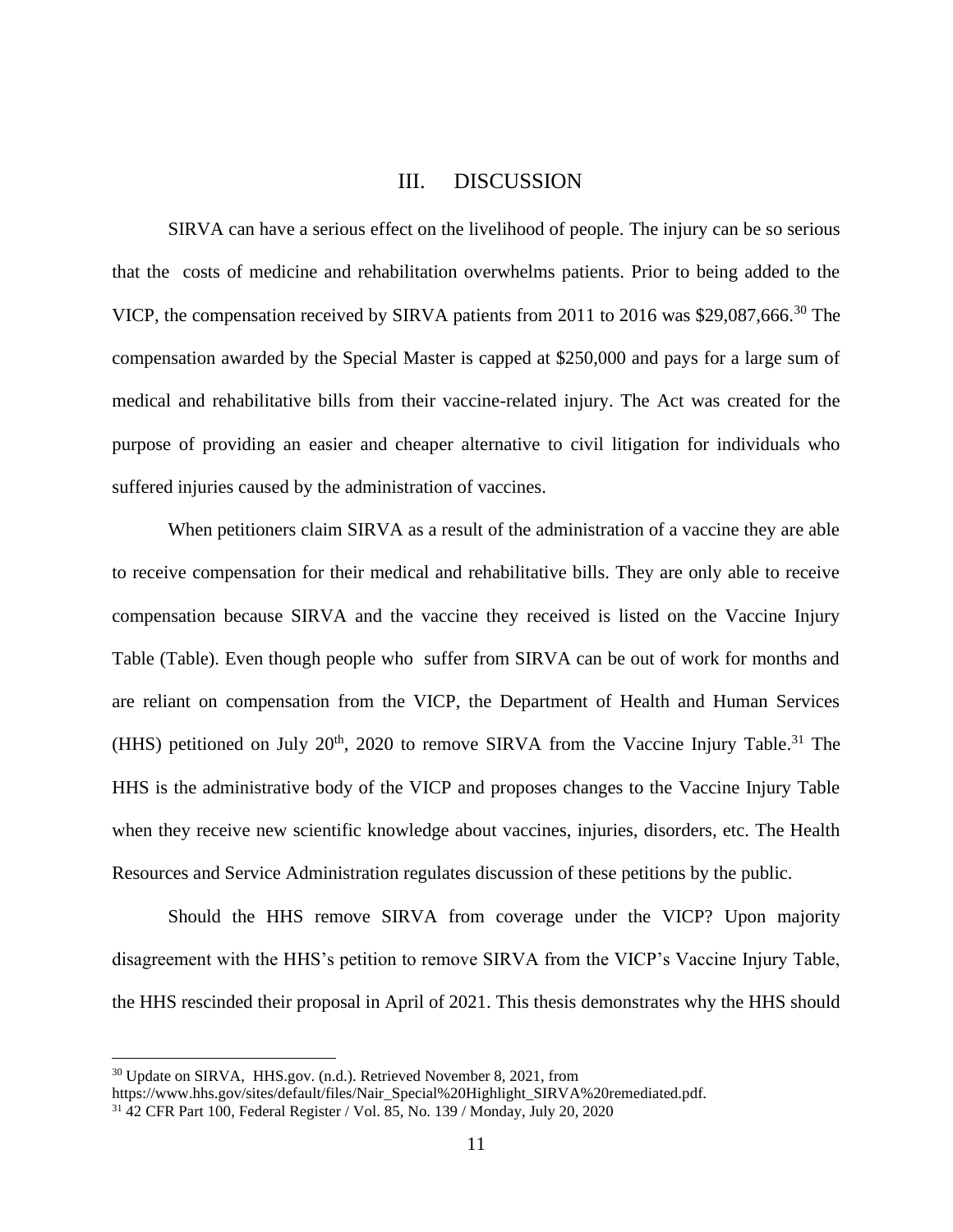not resuscitate the proposal by reviewing prior case law and interpreting the language of established regulations, penal code, and opinions of the courts.

#### <span id="page-16-0"></span>Defeated Purpose Of The Act

The purpose of the National Childhood Vaccine Injury Act was to significantly reduce the amount of people who file strict liability lawsuits against vaccine manufacturers in civil court and compensate those who took on the risk of vaccination and suffered a vaccinerelated injury or death as a result. The risk of adverse reaction to vaccination is taking on by the majority of people because vaccines are necessary to keep us safe from life-threatening diseases. SIRVA is one of these adverse risks.

By removing SIRVA from the Vaccine Injury Table, the HHS is defeating the original purpose of the Act. As explained in the original language of the Act:

The Secretary shall establish in the Department of Health and Human Services, a National Vaccine Program to achieve optimal prevention of human infectious diseases through immunization and to achieve optimal prevention against adverse reactions to vaccines.<sup>32</sup>

The Act's core purpose is to prevent spread of infectious diseases through encouraged immunization and prevent adverse reactions to vaccines. Needless to say, adverse reactions to vaccines are, for the most part, unavoidable. SIRVA is preventable through proper education and training of healthcare personnel; however, injuries still happen and the people that suffer from SIRVA should be compensated. The Act encourages immunization by offering the VICP.

The government's responsibility is to ensure that systems are in place to encourage vaccination or prevent the spread of human infectious diseases. The most common method for

<sup>32</sup> 100 STAT. 3756 PUBLIC LAW. SEC. 2101.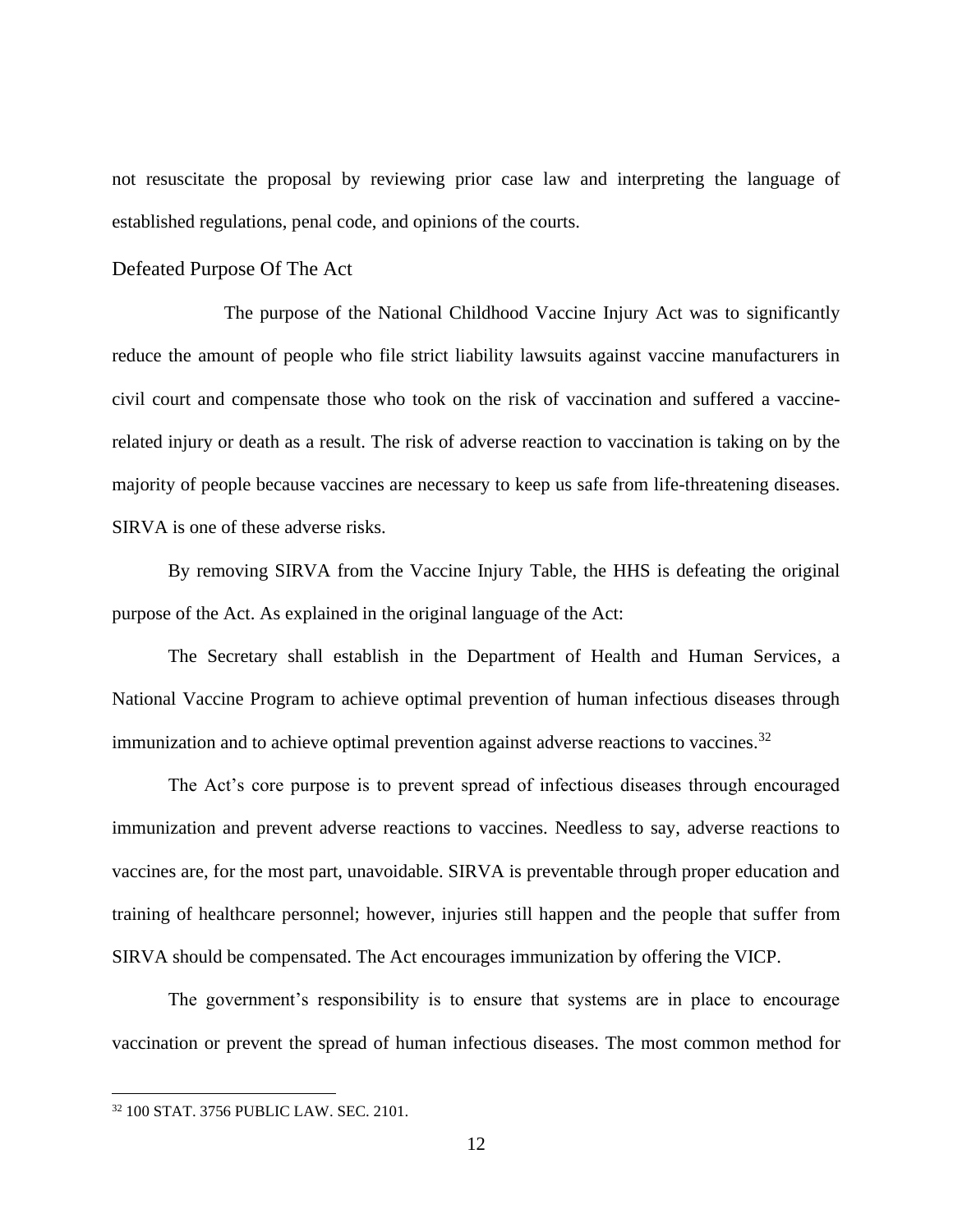governments to protect those who are "damaged" by compulsory or recommended vaccines. By offering this method of compensation, vaccine hesitancy declines, and the spread of disease is reduced.<sup>33</sup>Governments weigh the costs of spending billions to compensate those who bore the risk of being adversely affected by a recommended vaccine alongside the cost of increased percentages of vaccine hesitancy, reduced rates of vaccination, and increased spread of preventable infectious diseases.

With removal of SIRVA from the Vaccine Injury Table, the HHS runs the risk of decreasing public confidence in vaccines that prevent preventable diseases. According to Parmet (2010), a leading expert on public health law, in her article "Pandemic Vaccines-The Legal Landscape", highly publicized lawsuits against vaccine manufacturers run the risk of undermining confidence in vaccines. $34$  If the HHS removes SIRVA from the VICP, petitioners may attempt to sue vaccine manufacturers in traditional court. In addition to running the risk of decreasing confidence in vaccines, the HHS can lose valuable information about SIRVA patients that may be useful in the future. The VICP allows for the United States to identify and research the causes of the vaccine-related injuries that may go otherwise unnoticed (due to its rare nature). For SIRVA especially, claims within the VICP has allowed for research to explore vaccine delivery technologies that avoid improper injections.<sup>35</sup> The research being done can eradicate SIRVA completely by educating vaccine administrators and healthcare providers on the proper

<sup>34</sup> Parmet, W. E., (1970, November 11). "Pandemic vaccines - the legal landscape." *New England Journal of Medicine*. Retrieved November 12, 2021, from https://www.nejm.org/doi/full/10.1056/NEJMp1000938. <sup>35</sup> Ibid. 1242.

<sup>33</sup> D'Errico, S.; Zanon, M.; Concato, M.; Peruch, M.; Scopetti, M.; Frati, P.; Fineschi, V.(2021). ""First Do No Harm". No-Fault Compensation Program for COVID-19 Vaccines as Feasibility and Wisdom of a Policy Instrument to Mitigate Vaccine Hesitancy." *Vaccines*, 9, 1116. https://doi.org/10.3390/vaccines9101116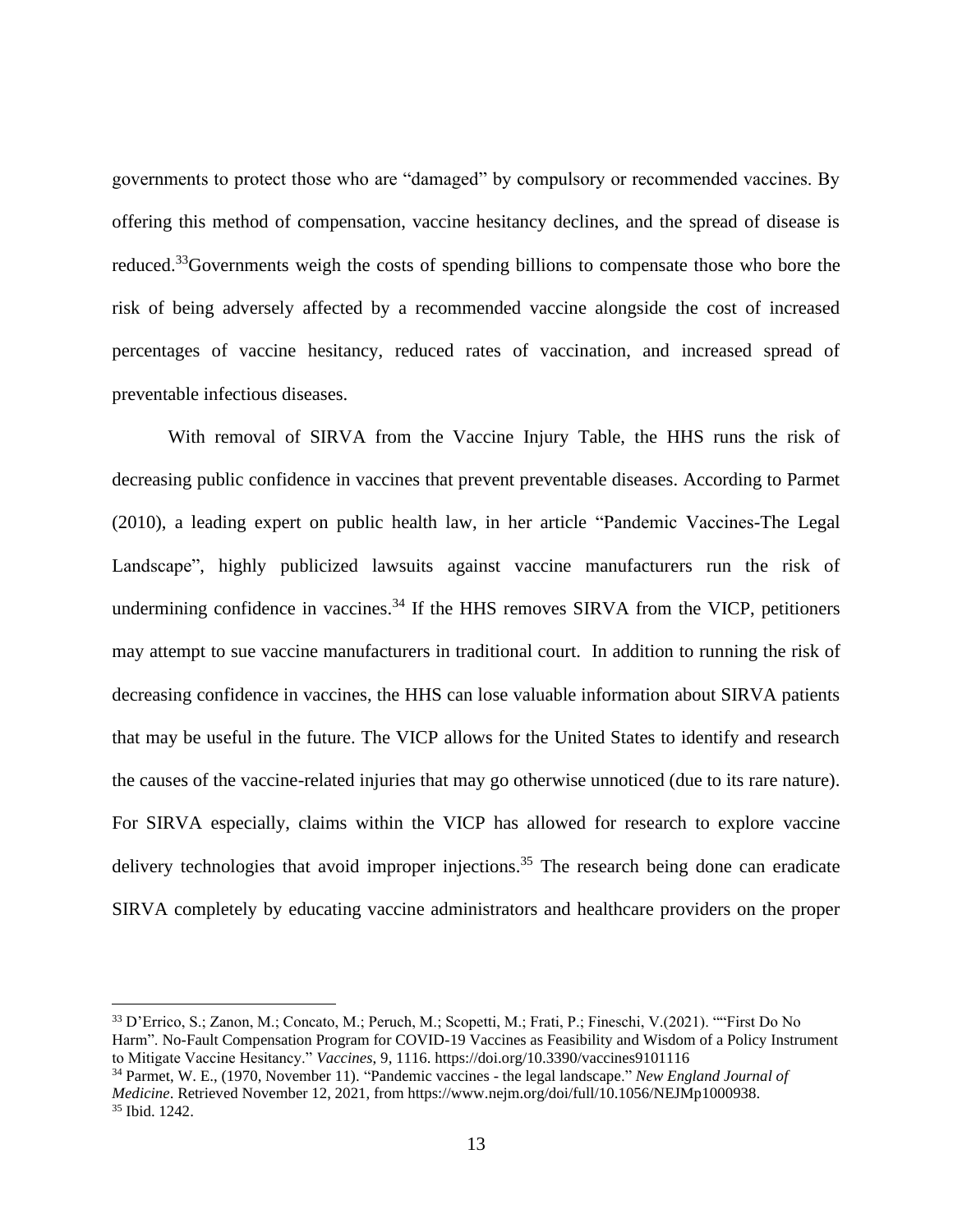vaccine injection practices. However, if SIRVA is removed from the VICP then the resources and attention necessary to eradicate SIRVA may never be provided.

The removal of SIRVA from the Table would cause people who suffer from SIRVA to sue vaccine administrators for negligence and liability. Without compensation from the VICP, SIRVA patients are forced to find other resources to pay for medical and rehabilitative costs. An increase in the number of lawsuits against vaccine administrators could be a disincentive to vaccine administration and has potential to lead to a vaccine crisis where vaccine administrators are overwhelmed by lawsuits. The proposal to remove SIRVA completely disregards the purposes of the Act.

#### <span id="page-18-0"></span>The HHS' Proposed Rule

The HHS' primary argument for the removal of SIRVA was that the injury is preventable and caused by negligent injection of vaccines. Their basis for this argument is that SIRVA is often caused by an inappropriate sized needle or poor injection technique; it is not caused by the antigens of the vaccine. <sup>36</sup>

Stephen Sugarman, a professor of torts at UC Berkeley School of Law, explores the results that can occur when an injury is not listed on the Table. In his article, Sugarman shares that a committee of advisors works to amend the Table to add new injuries as "the consensus view changes with the availability of new studies."<sup>37</sup> SIRVA has been part of the Table since 2017 and it has been proven that there is a scientific causal link between vaccine injection and the injury. HHS's proposed revision is not based on new studies demonstrating a lack of

<sup>36</sup> 85 FR 43794

<sup>37</sup> Sugarman, S. (2007). "Cases in vaccine court — legal battles over vaccines and autism". *The New England Journal of Medicine*, 357, 1275-1277. DOI: 10.1056/NEJMp078168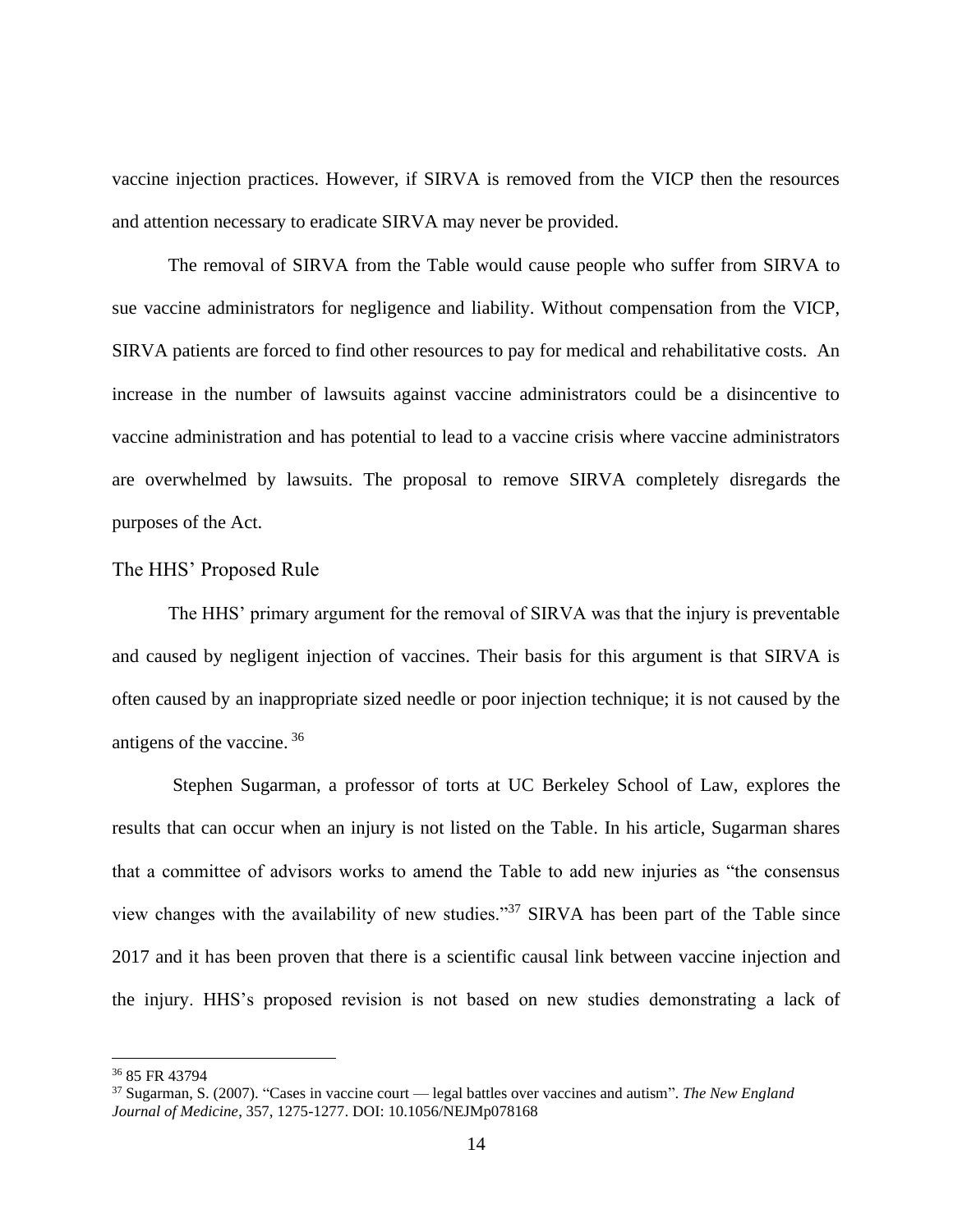connection between vaccine injection and the shoulder injury instead, the revision is based on a misreading of the legislation and misrepresentation of the existing statutes.

In a 1993 federal claims case, the Court found that when the patient's injury was a result of negligent administration of the vaccine, they had no difficulty in concluding that any resulting injury from the vaccine is vaccine-related.<sup>38</sup> Since an injury that occurs as a result of negligent administration is still considered vaccine-related, the HHS cannot remove SIRVA from the Table.

SIRVA is a vaccine-related injury and therefore, should continue to be compensated for through the VICP. Recent cases of SIRVA petitioners have shown that the Courts agree. A case heard in 2021, a petitioner alleged that they had developed SIRVA after a recent vaccine administration.<sup>39</sup> The plaintiff proved that the vaccine caused them to suffer from SIRVA for more than 6 months after the initial vaccination. The Courts established that:

the Table Injury is presumed to have been caused by the vaccination, and the petitioner is automatically entitled to compensation, unless it is affirmatively shown by the government that the injury was caused by some other factor other than the vaccination.<sup>40</sup>

The "but-for" clause prevents the HHS from removing SIRVA from the Table because petitioners are already required to meet the prongs of SIRVA to demonstrate that "but-for" the administration of the vaccine they would not have sustained their injuries.<sup>41</sup> If the government cannot demonstrate that the injury sustained had no causal relationship with the vaccine then the VICP must compensate the petitioner.

<sup>38</sup> *Amendola v. Sec'y, HHS*, 989 F.2d 1180, 1181 (Fed. Cir. 1993)

<sup>39</sup> *Yost v. Sec'y of HHS*, , at \*9, Fed. Cl. May 6, 2021

<sup>40</sup> *Yost v. Sec'y of HHS*, Fed. Cl., May 6, 2021

 $4186$  FR 21209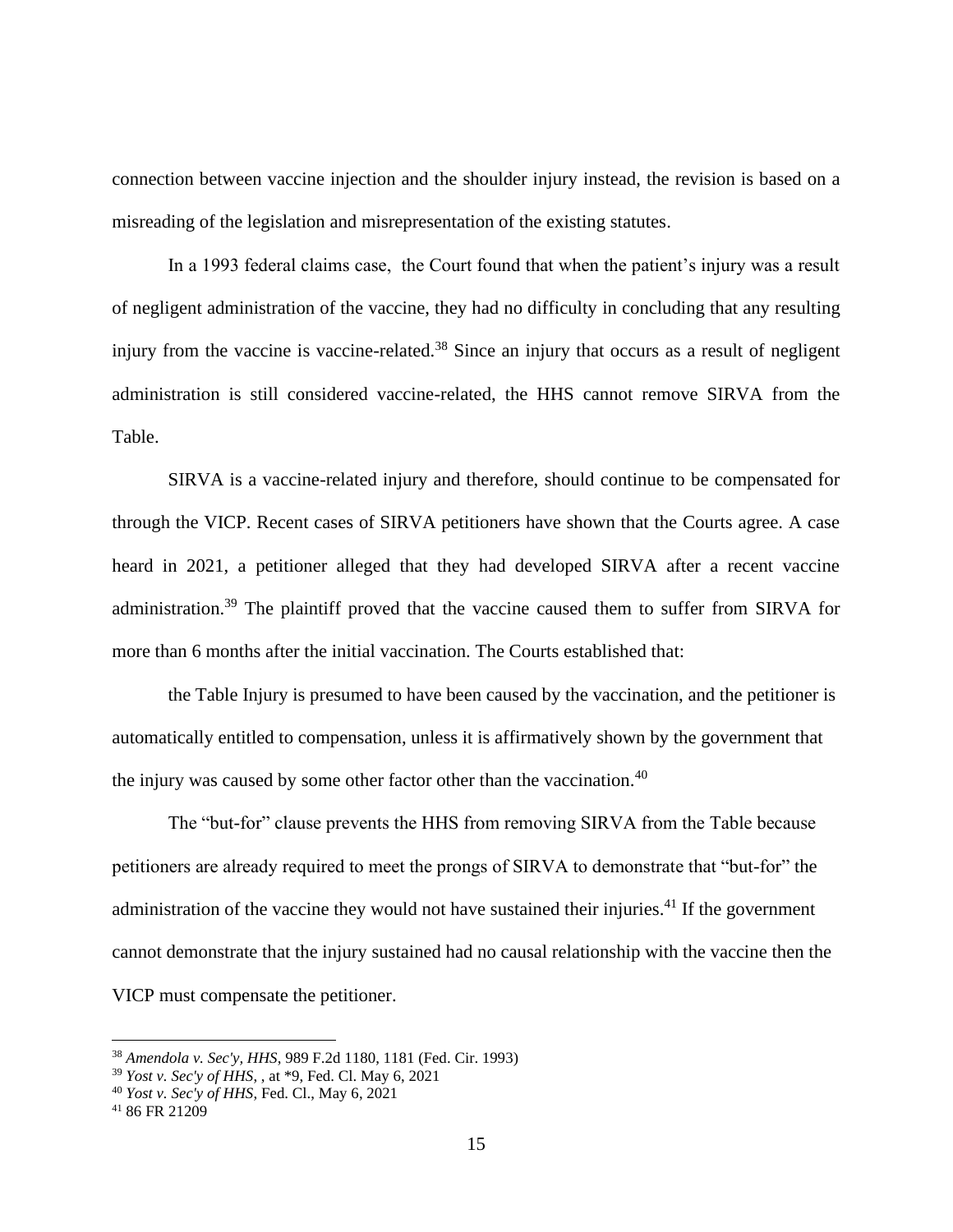While acknowledging the definition of SIRVA and reasoning provided by the HHS, the HHS's proposed rule must be rescinded because no medical evidence or statutory evidence has been found that SIRVA is not causally related to vaccination. Moreover, removal of SIRVA poses serious risk to public health. The removal of SIRVA from the VICP's Vaccine Injury Table may cause a decline in vaccine administration, an increase in vaccine hesitancy, and a spread of preventable infectious diseases.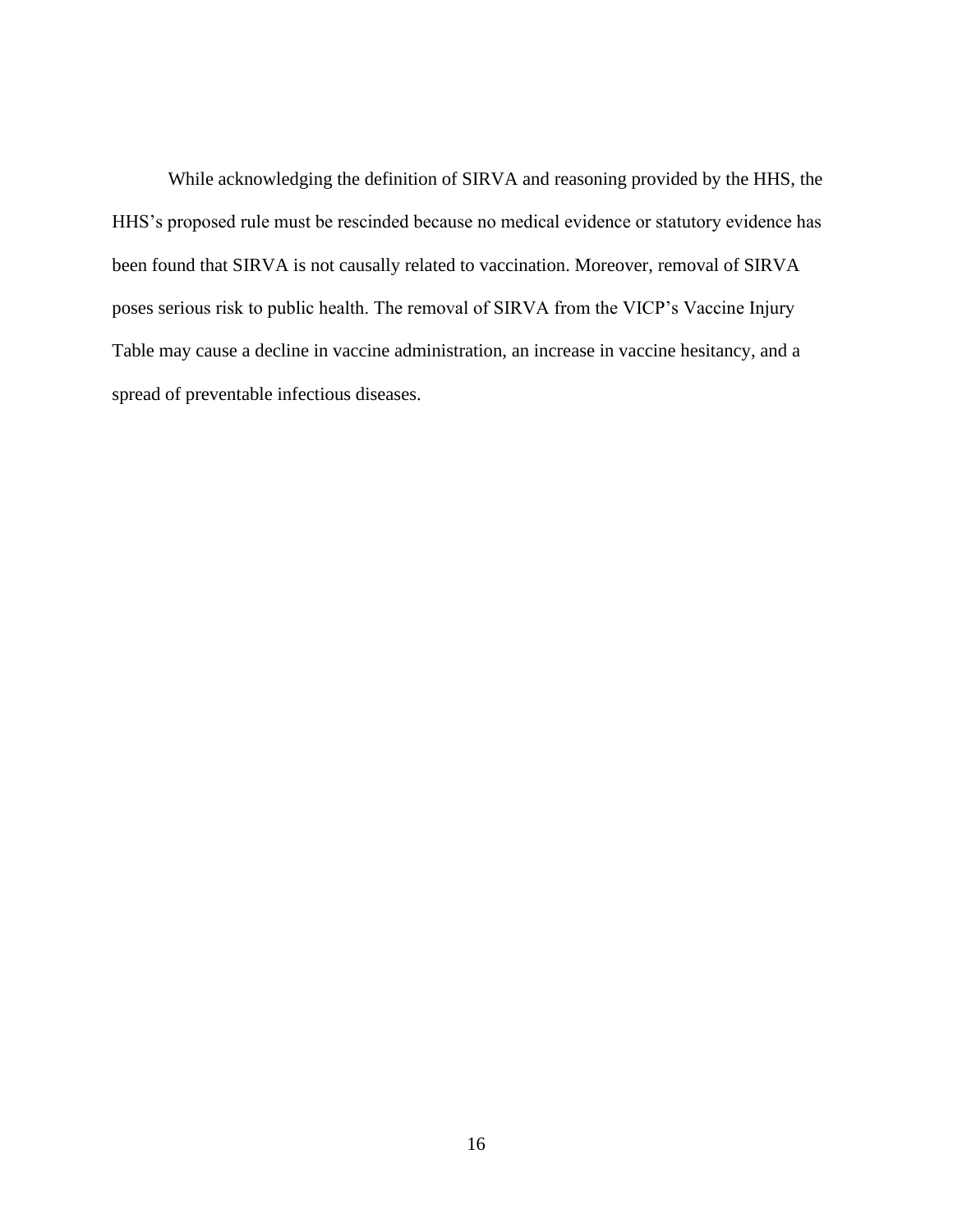#### IV. CONCLUSION

<span id="page-21-0"></span>The purpose of the Act of 1986 was to "ensure the production and procurement of safe and effective vaccines" and "direct the distribution and use of vaccines." By creating the NVICP, Congress effectively met those prongs by allowing those injured by vaccine injection to use an alternative remedy to receive compensation for their injuries. This compensation program increases the likelihood of people taking on the risk of vaccination. Yet, despite this central purpose of the Act, the HHS is proposing to remove SIRVA from the Vaccine Injury Table.

SIRVA should not be removed from the Table because the principle of the Act is to protect community members by offering a no-fault remedy to compensate them. By recognizing the history of the Act of 1986 and the purpose of the vaccine court, this thesis has shown that the HHS must keep SIRVA on the Table. Although the HHS has defined coverage on the Table, removal of SIRVA is ill-advised. SIRVA is one of the potential adverse effects of vaccine injection. Similar to other vaccine-related injuries, such as arthritis or brachial neuritis, SIRVA can be debilitating for patients, and they may never fully recover.

SIRVA's removal from the Table may have harmful effects on the vaccine administration process. In a climate where anti-vaccination sentiments have increased, removing one of the most prevalent injuries from the compensation table seems counterproductive and inappropriate. People that suffer SIRVA symptoms have reported that a loss of feeling in their shoulder, have to endure extensive surgery, rehabilitative sessions, and are unable to work. Previously, the compensation offered by the VICP made people more comfortable with undertaking the risk of injury with vaccine injection.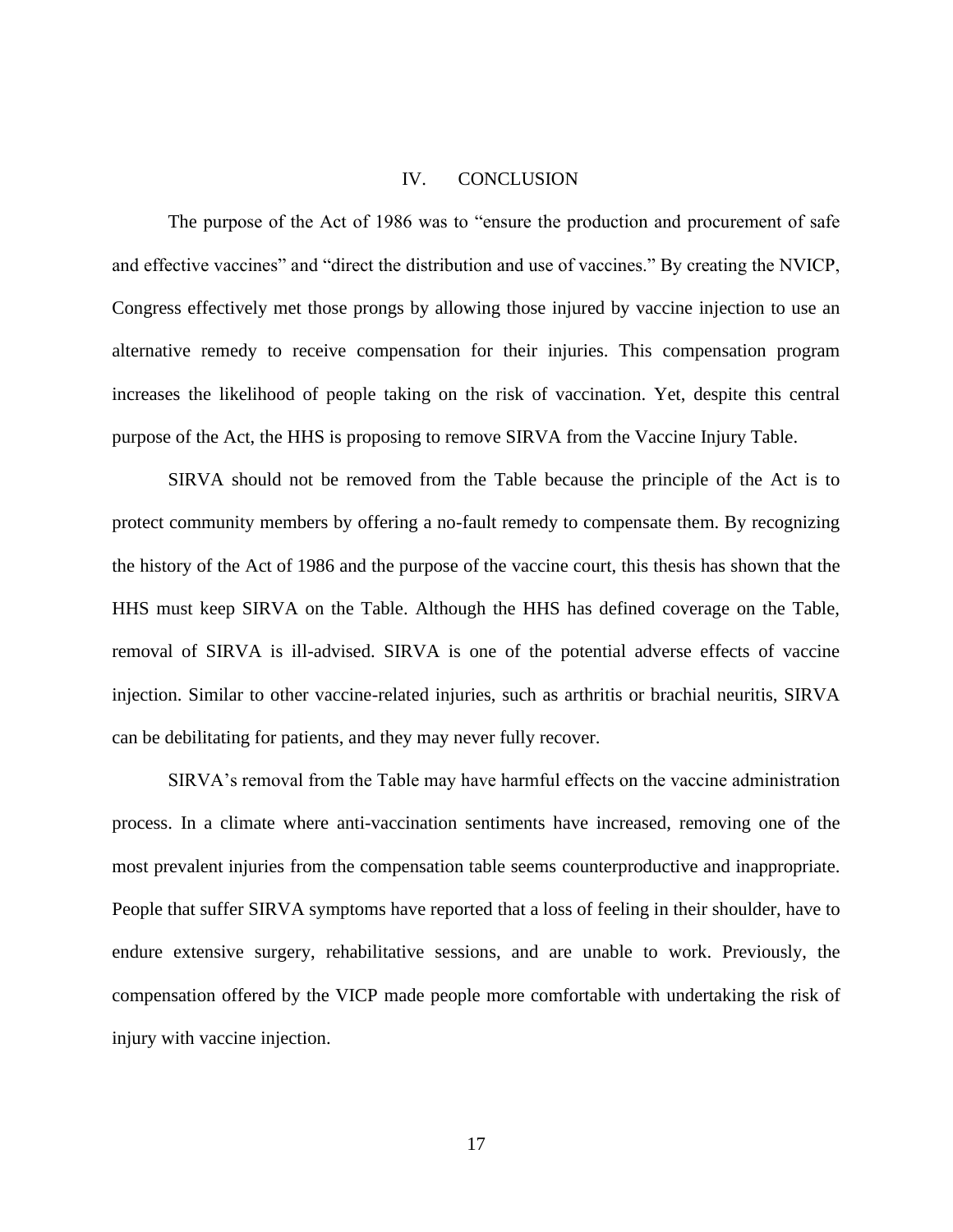The no-fault coverage of victims who suffer from SIRVA should continue. They should remain on the list of those who receive compensation for taking on adverse risks. Facing adverse risk by receiving vaccines is part of community members' responsibility to keep the entire community safe. Getting vaccinated is part of community duty and people take on that risk so that they can protect those in the community who are physically incapable of vaccination.

SIRVA, as one of the most prevalent cases filed in vaccine court, should remain on the Injury Table because our government's duty is to protect the interests of society.<sup>42</sup> Part of that duty is to award compensation to those affected negatively by vaccine administration to encourage vaccination amongst the wider population further. The risk of reduced vaccination rates far outweighs the HHS's call to follow the technicality of definition.

At this time, COVID-19 vaccines are not covered in the Vaccine Injury Table and therefore won't be impacted by the proposed rule to remove SIRVA. However, COVID-19 vaccines may be added to the Vaccine Injury Table in the future and as we learn more about the effects of the vaccine, we may see SIRVA as an adverse reaction. The proposal to remove SIRVA from the VICP is untimely when anti-vaccination sentiments are rising across the country. With the potential of compensation, SIRVA remaining on the Vaccine Injury Table can give people the confidence to vaccinate themselves.

The HHS's proposal for revision to the Vaccine Injury Table has been challenged and evidence has shown a lack of statutory support for removing SIRVA from the Table. Scientific research has shown that SIRVA originates from negligent vaccine administration. And yet, the

<sup>&</sup>lt;sup>42</sup> Seiler, N., Taylor, H., Faden, R., (2004) "Legal and Ethical Considerations in Government Compensation Plans: A Case Study of Smallpox Immunization"*, 1 Ind. Health L. Rev. 1*. Retrieved from https://mckinneylaw.iu.edu/ihlr/pdf/vol1p1.pdf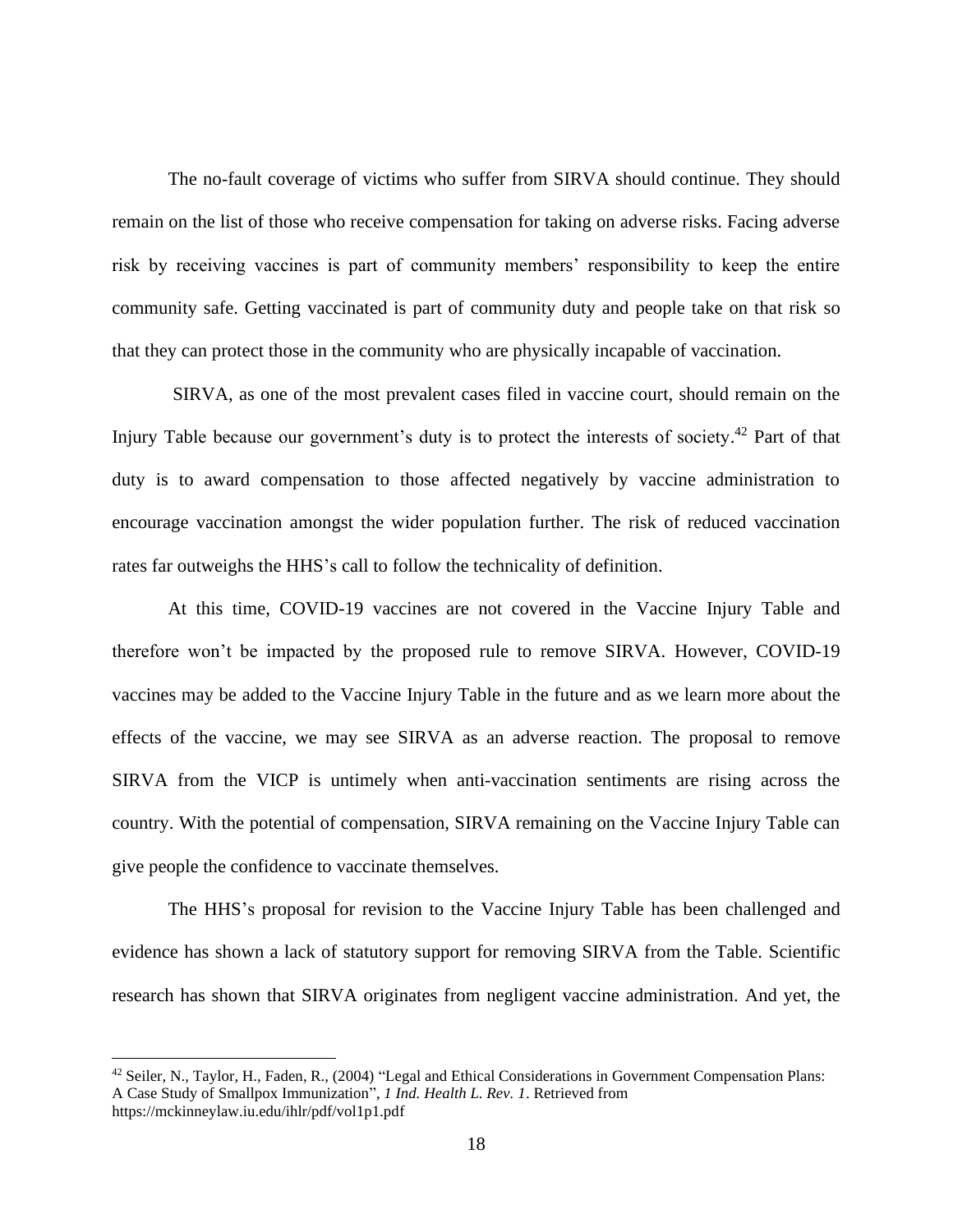definition of SIRVA does not exclude the injury from coverage under the VICP. Compensation under the VICP is important to our vaccination system in the United States. The HHS should not be allowed to remove a prominent injury from the VICP without providing scientific evidence or statutory support for its proposal.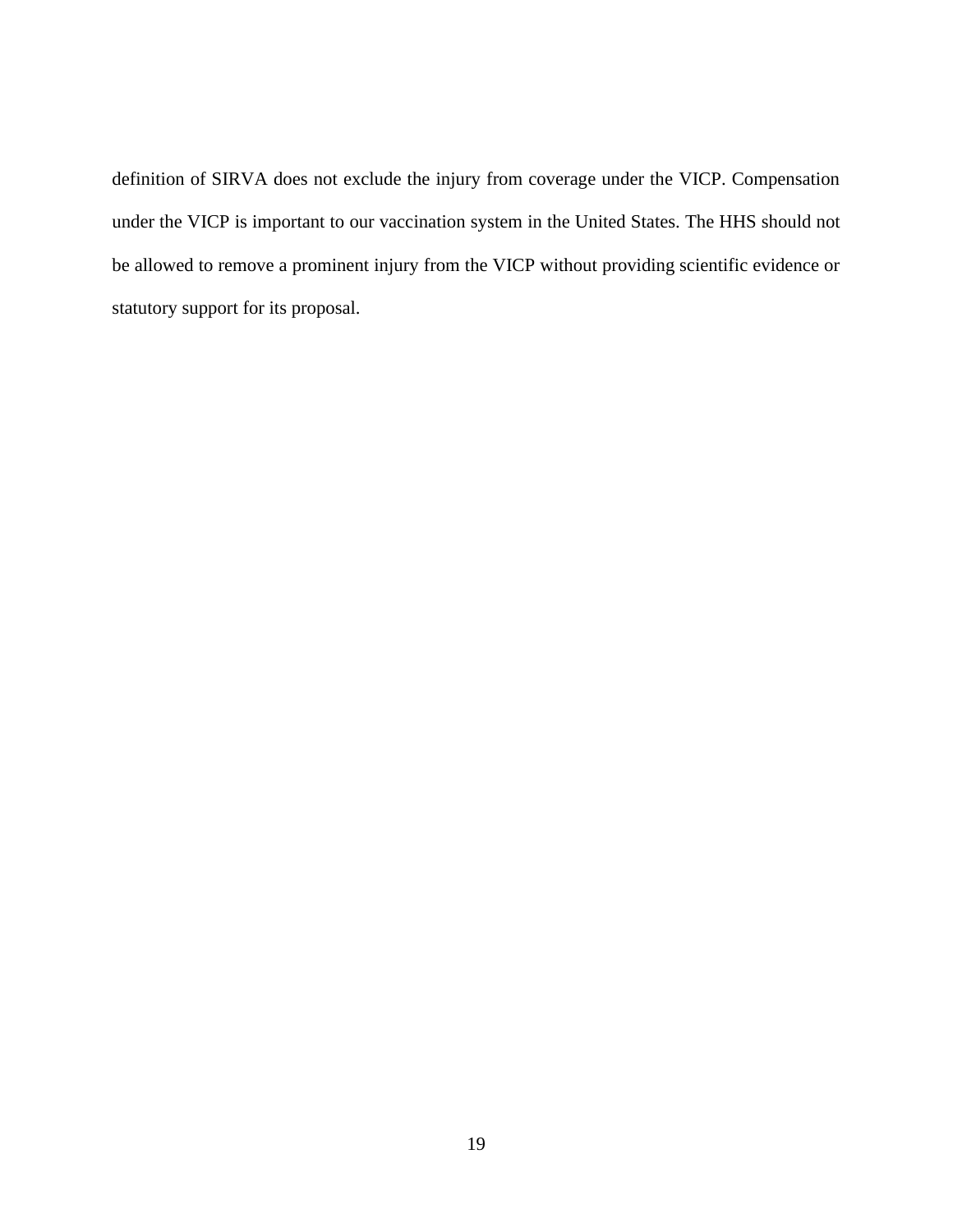## APPENDIX A

## <span id="page-24-0"></span>**Vaccine Injury Table**

| <b>Vaccine</b>                                                                                                                                                                              | Illness, disability, injury<br>or condition covered                                 | <b>Time period for first symptom</b><br>or manifestation of onset or of<br>significant aggravation after<br>vaccine administration |
|---------------------------------------------------------------------------------------------------------------------------------------------------------------------------------------------|-------------------------------------------------------------------------------------|------------------------------------------------------------------------------------------------------------------------------------|
| I. Vaccines containing tetanus toxoid (e.g.,<br>DTaP, DTP, DT, Td, or TT)                                                                                                                   | A. Anaphylaxis<br><b>B.</b> Brachial Neuritis                                       | ≤4 hours.<br>2-28 days (not less than 2 days<br>and not more than 28 days).                                                        |
|                                                                                                                                                                                             | C. Shoulder Injury Related<br>to Vaccine Administration                             | ≤48 hours.                                                                                                                         |
|                                                                                                                                                                                             | D. Vasovagal syncope                                                                | ≤1 hour.                                                                                                                           |
| II. Vaccines containing whole cell pertussis A. Anaphylaxis<br>bacteria, extracted or partial cell pertussis<br>bacteria, or specific pertussis antigen(s)<br>(e.g., DTP, DTaP, P, DTP-Hib) |                                                                                     | ≤4 hours.                                                                                                                          |
|                                                                                                                                                                                             | B. Encephalopathy or<br>encephalitis                                                | ≤72 hours.                                                                                                                         |
|                                                                                                                                                                                             | C. Shoulder Injury Related<br>to Vaccine Administration                             | ≤48 hours.                                                                                                                         |
|                                                                                                                                                                                             | D. Vasovagal syncope                                                                | ≤1 hour.                                                                                                                           |
| III. Vaccines containing measles, mumps,<br>and rubella virus or any of its components<br>(e.g., MMR, MM, MMRV)                                                                             | A. Anaphylaxis<br>B. Encephalopathy or<br>encephalitis                              | ≤4 hours.<br>5-15 days (not less than 5 days<br>and not more than 15 days).                                                        |
|                                                                                                                                                                                             | C. Shoulder Injury Related<br>to Vaccine Administration                             | ≤48 hours.                                                                                                                         |
|                                                                                                                                                                                             | D. Vasovagal syncope                                                                | ≤1 hour.                                                                                                                           |
| Vaccine                                                                                                                                                                                     | Illness, disability, injury<br>or condition covered                                 | <b>Time period for first symptom</b><br>or manifestation of onset or of<br>significant aggravation after<br>vaccine administration |
| V. Vaccines containing rubella virus (e.g.,<br>MMR, MMRV)                                                                                                                                   | A. Chronic arthritis                                                                | 7-42 days (not less than 7 days<br>and not more than 42 days).                                                                     |
| V. Vaccines containing measles virus (e.g.,<br>MMR, MM, MMRV)                                                                                                                               | A. Thrombocytopenic<br>purpura                                                      | 7-30 days (not less than 7 days<br>and not more than 30 days).                                                                     |
|                                                                                                                                                                                             | <b>B. Vaccine-Strain Measles</b><br>Viral Disease in an<br>mmunodeficient recipient |                                                                                                                                    |
|                                                                                                                                                                                             | -Vaccine-strain virus<br>dentified                                                  | Not applicable.                                                                                                                    |
|                                                                                                                                                                                             | -If strain determination is<br>not done or if laboratory<br>testing is inconclusive | $≤12$ months                                                                                                                       |
| VI. Vaccines containing polio live virus<br><b>OPV)</b>                                                                                                                                     | A. Paralytic Polio                                                                  |                                                                                                                                    |
|                                                                                                                                                                                             | in a non-immunodeficient ≤30 days.<br>ecipient                                      |                                                                                                                                    |
|                                                                                                                                                                                             | in an immunodeficient<br>ecipient                                                   | $$6$ months.                                                                                                                       |
|                                                                                                                                                                                             | in a vaccine associated<br>community case                                           | Not applicable.                                                                                                                    |
|                                                                                                                                                                                             | <b>B. Vaccine-Strain Polio</b><br>Viral Infection                                   |                                                                                                                                    |
|                                                                                                                                                                                             | ⊣n a non-immunodeficient ≤30 days.<br>recipient                                     |                                                                                                                                    |
|                                                                                                                                                                                             | in an immunodeficient<br>recipient                                                  | $$6$ months.                                                                                                                       |
|                                                                                                                                                                                             | in a vaccine associated<br>community case                                           | Not applicable.                                                                                                                    |
| VII. Vaccines containing polio inactivated<br>virus (e.g., IPV)                                                                                                                             | A. Anaphylaxis                                                                      | £4 hours.                                                                                                                          |
|                                                                                                                                                                                             | <b>B. Shoulder Injury Related</b><br>to Vaccine Administration                      | \$48 hours.                                                                                                                        |
|                                                                                                                                                                                             | C. Vasovagal syncope                                                                | ≤1 hour.                                                                                                                           |
| VIII. Hepatitis B vaccines                                                                                                                                                                  | A. Anaphylaxis<br><b>B. Shoulder Injury Related</b>                                 | ≤4 hours<br>≤48 hours.                                                                                                             |
|                                                                                                                                                                                             | to Vaccine Administration<br>C. Vasovagal syncope                                   | $≤1$ hour.                                                                                                                         |
|                                                                                                                                                                                             |                                                                                     |                                                                                                                                    |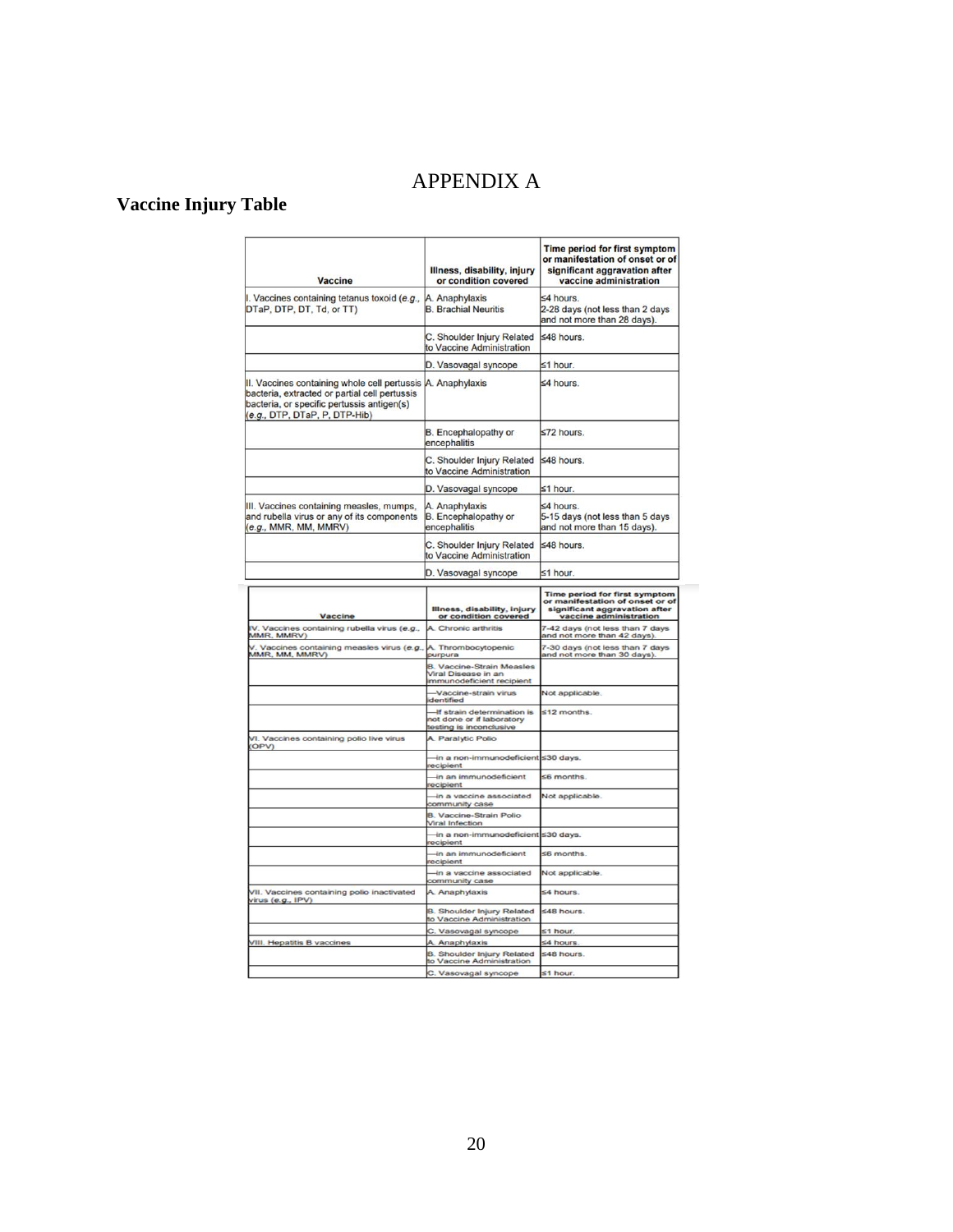| Vaccine                                                 | Illness, disability, injury<br>or condition covered                                 | Time period for first symptom<br>or manifestation of onset or of<br>significant aggravation after<br>vaccine administration |
|---------------------------------------------------------|-------------------------------------------------------------------------------------|-----------------------------------------------------------------------------------------------------------------------------|
| IX. Haemophilus influenzae type b (Hib)<br>vaccines     | A. Shoulder Injury Related<br>to Vaccine Administration                             | $$48$ hours.                                                                                                                |
|                                                         | B. Vasovagal syncope                                                                | ≤1 hour.                                                                                                                    |
| X. Varicella vaccines                                   | A. Anaphylaxis                                                                      | $≤4$ hours.                                                                                                                 |
|                                                         | <b>B.</b> Disseminated varicella<br>vaccine-strain viral disease                    |                                                                                                                             |
|                                                         | -Vaccine-strain virus<br>dentified                                                  | Not applicable.                                                                                                             |
|                                                         | -If strain determination is<br>not done or if laboratory<br>testing is inconclusive | 7-42 days (not less than 7 days<br>and not more than 42 days).                                                              |
|                                                         | C. Varicella vaccine-strain<br>viral reactivation                                   | Not applicable.                                                                                                             |
|                                                         | D. Shoulder Injury Related<br>to Vaccine Administration                             | $<$ 48 hours                                                                                                                |
|                                                         | Vasovagal syncope                                                                   | $<$ 1 hour.                                                                                                                 |
| XI. Rotavirus vaccines                                  | A. Intussusception                                                                  | 1-21 days (not less than 1 day<br>and not more than 21 days).                                                               |
| XII. Pneumococcal conjugate vaccines                    | A. Shoulder Injury Related<br>to Vaccine Administration                             | ≤48 hours.                                                                                                                  |
|                                                         | B. Vasovagal syncope                                                                | ≤1 hour.                                                                                                                    |
| XIII. Hepatitis A vaccines                              | A. Shoulder Injury Related<br>to Vaccine Administration                             | ≤48 hours.                                                                                                                  |
|                                                         | B. Vasovagal syncope                                                                | $≤1$ hour.                                                                                                                  |
| XIV. Seasonal influenza vaccines                        | A. Anaphylaxis                                                                      | $≤4 hours$ .                                                                                                                |
|                                                         | <b>B.</b> Shoulder Injury Related<br>to Vaccine Administration                      | ≤48 hours.                                                                                                                  |
|                                                         | C. Vasovagal syncope                                                                | ≤1 hour.                                                                                                                    |
|                                                         |                                                                                     | D. Guillain-Barré Syndrome 3-42 days (not less than 3 days<br>and not more than 42 days).                                   |
| XV. Meningococcal vaccines                              | A. Anaphylaxis                                                                      | ≤4 hours.                                                                                                                   |
|                                                         | <b>B.</b> Shoulder Injury Related<br>to Vaccine Administration                      | $548$ hours.                                                                                                                |
|                                                         | C. Vasovagal syncope                                                                | $≤1$ hour.                                                                                                                  |
| XVI. Human papillomavirus (HPV) vaccines A. Anaphylaxis | ≤4 hours.                                                                           |                                                                                                                             |

| Vaccine                                                                                                                                                                                            | Illness, disability, injury<br>or condition covered            | Time period for first symptom<br>or manifestation of onset or of<br>significant aggravation after<br>vaccine administration |
|----------------------------------------------------------------------------------------------------------------------------------------------------------------------------------------------------|----------------------------------------------------------------|-----------------------------------------------------------------------------------------------------------------------------|
|                                                                                                                                                                                                    | <b>B. Shoulder Injury Related</b><br>to Vaccine Administration | ≤48 hours.                                                                                                                  |
|                                                                                                                                                                                                    | C. Vasovagal syncope                                           | $\leq 1$ hour.                                                                                                              |
| XVII. Any new vaccine recommended by<br>the Centers for Disease Control and<br>Prevention for routine administration to<br>children, after publication by the Secretary<br>of a notice of coverage | A. Shoulder Injury Related<br>to Vaccine Administration        | ≤48 hours.                                                                                                                  |
|                                                                                                                                                                                                    | B. Vasovagal syncope                                           | ≤1hour.                                                                                                                     |

*42 U.S.C. 300aa-14(c)*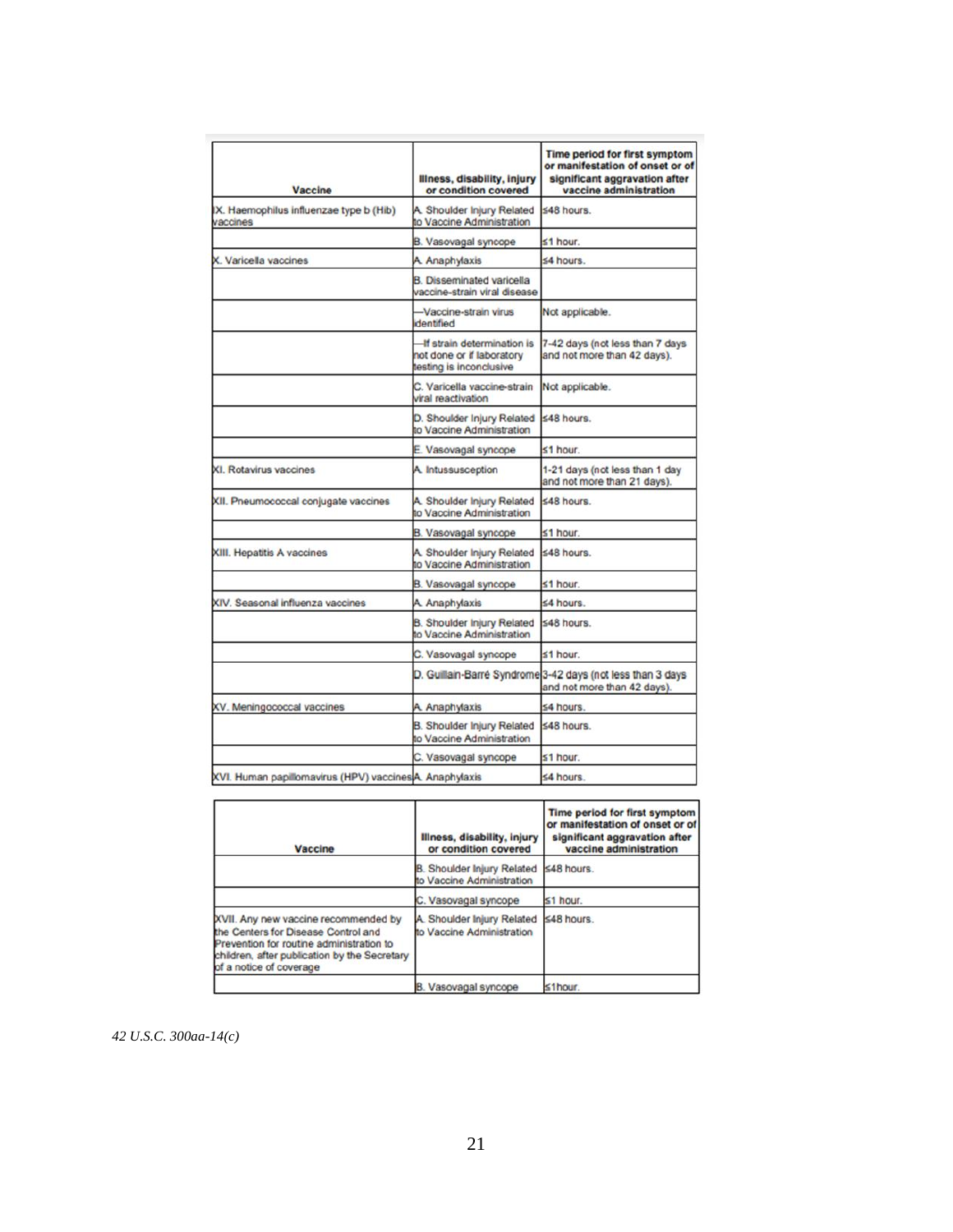## APPENDIX B

#### <span id="page-26-0"></span>**SIRVA and other injection site events.**



*Bancsi A, Houle SKD, Grindrod KA. Shoulder injury related to vaccine administration and other injection site events. Can Fam Physician. 2019 Jan;65(1):40-42.*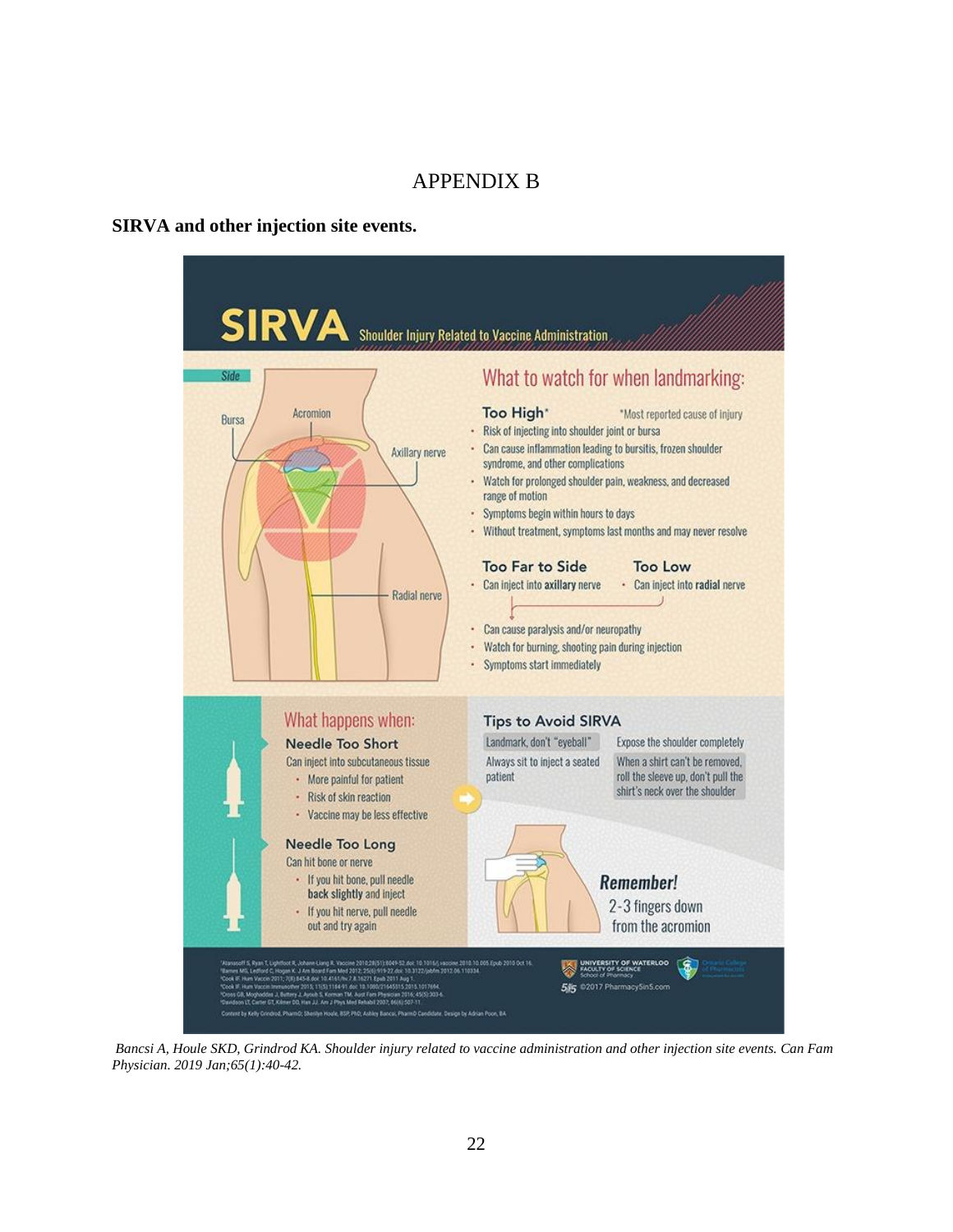### REFERENCES

- <span id="page-27-0"></span>*417 - SIRVA Reprise, COVID Vaccine Injury Fund*. (2021, September 24). Retrieved from Carilion Clinic: https://www.carilionclinic.org/news/417---sirva-reprise-covid-vaccineinjury-fund/
- *Amendola v. Sec'y, HHS*, 989 F.2d 1180, 1181 (Fed. Cir. 1993)
- Bancsi, A., Houle, S. K., & Grindrod, K. A. (2019). Shoulder injury related to vaccine adminsitration and other injection site events. *Canadian Family Physician* , 40-42.
- Blumberg , D. A., Lewis, K., Mink , C. M., Christenson, P. D., Chatfield, P., & Cherry, J. D. (2019). Severe reactions associated with diphtheria-tetanus-pertussis vaccine: detailed study of children with seizures, hypotonic-hyporesponsive episodes, high fevers, and persistent crying. *Pediatrics*, 1158-1165.
- *Bruesewitz v. Wyeth*, 562 U.S. 223 (2011)
- Cantarelli, T., Hidalgo, P., Skaf, A., & Serfaty, A. (2021). Subacromial-subdeltoid bursitis following COVID-19 vaccination: a case of shoulder injury related to vaccine administration (SIRVA). *Skeletal Radiology*, 2293-2297.
- D'Errico, S., Zanon, M., Concato, M., Peruch, M., Scopetti, M., Frati, P., & Fineschi, V. (2021). "First Do No Harm". No-Fault Compensation Program for COVID-19 Vaccines as Feasibility and Wisdom of a Policy Instrument to Mitigate Vaccine Hesitancy. *Vaccines*, 1116- 1130.
- Hinman, A. R. (1986). DTP Vaccine Litigation. *American Journal of Diseases of Children*, 528- 530.
- *H.R. 5546 — 99th Congress: National Childhood Vaccine Injury Act of 1986.* Retrieved from: https://www.govtrack.us/congress/bills/99/hr5546
- National Childhood Vaccine Injury Act, 42 U.S.C § 300aa-10 et seq.(1986)
- National Vaccine Injury Compensation Program: Revisions to the Vaccine Injury Table, 80 FR 45132 (July 29, 2015)
- National Vaccine Injury Compensation Program: Revisions to the Vaccine Injury Table, 85 FR 43794 (July 20, 2020)
- National Vaccine Injury Compensation Program: Rescission of Revisions to the Vaccine Injury Table, 86 FR 21209 (April 22, 2021)
- Parmet, W. (2010). Pandemic vaccines the legal landscape. *The New England Journal of Medicine* , 1949-1952.
- Pub. L. 99–660, title III, §311(a), Nov. 14, 1986, 100 Stat. 3756.
- Ryan, T. (n.d.). Updating the vaccine injury table. Retrieved October 5, 2021, from https://akastagewww.hrsa.gov/sites/default/files/advisorycommittees/vaccines/2012/March%208- 9/20120308-iomreportupdate.pdf.
- Schwartz, V. E., & Mashigian, L. (1987). National childhood vaccine injury act of 1986: An ad hoc remedy or a window for the future? *Ohio State Law Journal*, 387-398.
- Seiler, N., Taylor, H., & Faden, R. (2004). Legal and ethical considerations in government compensation plans: A case study of smallpox immunization. *Indiana Health Law Review*.